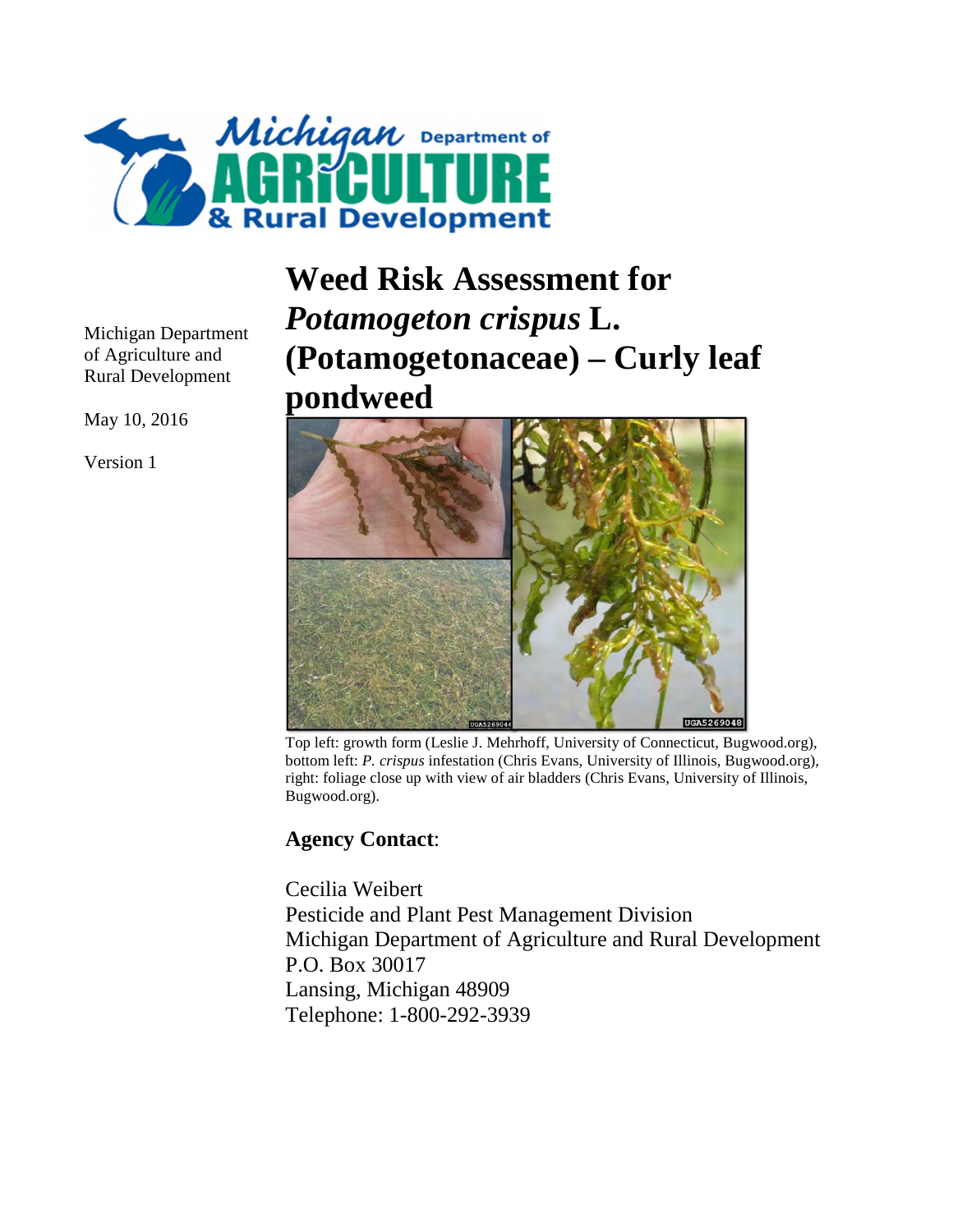**Introduction** The Michigan Department of Agriculture and Rural Development (MDARD) regulates aquatic species through a Prohibited and Restricted species list, under the authority of Michigan's Natural Resources and Environmental Protection Act (NREPA), Act 451 of 1994, Part 413 (MCL 324.41301-41305). Prohibited species are defined as species which "(i) are not native or are genetically engineered, (ii) are not naturalized in this state or, if naturalized, are not widely distributed, and further, fulfill at least one of two requirements: (A) The organism has the potential to harm human health or to severely harm natural, agricultural, or silvicultural resources and (B) Effective management or control techniques for the organism are not available." Restricted species are defined as species which "(i) are not native, and (ii) are naturalized in this state, and one or more of the following apply: (A) The organism has the potential to harm human health or to harm natural, agricultural, or silvicultural resources. (B) Effective management or control techniques for the organism are available." Per a recently signed amendment to NREPA (MCL 324.41302), MDARD will be conducting reviews of all species on the lists to ensure that the lists are as accurate as possible.

> We use the United States Department of Agriculture's, Plant Protection and Quarantine (PPQ) Weed Risk Assessment (WRA) process (PPQ, 2015) to evaluate the risk potential of plants. The PPQ WRA process includes three analytical components that together describe the risk profile of a plant species (risk potential, uncertainty, and geographic potential; PPQ, 2015). At the core of the process is the predictive risk model that evaluates the baseline invasive/weed potential of a plant species using information related to its ability to establish, spread, and cause harm in natural, anthropogenic, and production systems (Koop et al., 2012). Because the predictive model is geographically and climatically neutral, it can be used to evaluate the risk of any plant species for the entire United States or for any area within it. We then use a stochastic simulation to evaluate how much the uncertainty associated with the risk analysis affects the outcomes from the predictive model. The simulation essentially evaluates what other risk scores might result if any answers in the predictive model might change. Finally, we use Geographic Information System (GIS) overlays to evaluate those areas of the United States that may be suitable for the establishment of the species. For a detailed description of the PPQ WRA process, please refer to the *PPQ Weed Risk Assessment Guidelines* (PPQ, 2015), which is available upon request.

> We emphasize that our WRA process is designed to estimate the baseline or unmitigated—risk associated with a plant species. We use evidence from anywhere in the world and in any type of system (production, anthropogenic, or natural) for the assessment, which makes our process a very broad evaluation. This is appropriate for the types of actions considered by our agency (e.g., State regulation). Furthermore, risk assessment and risk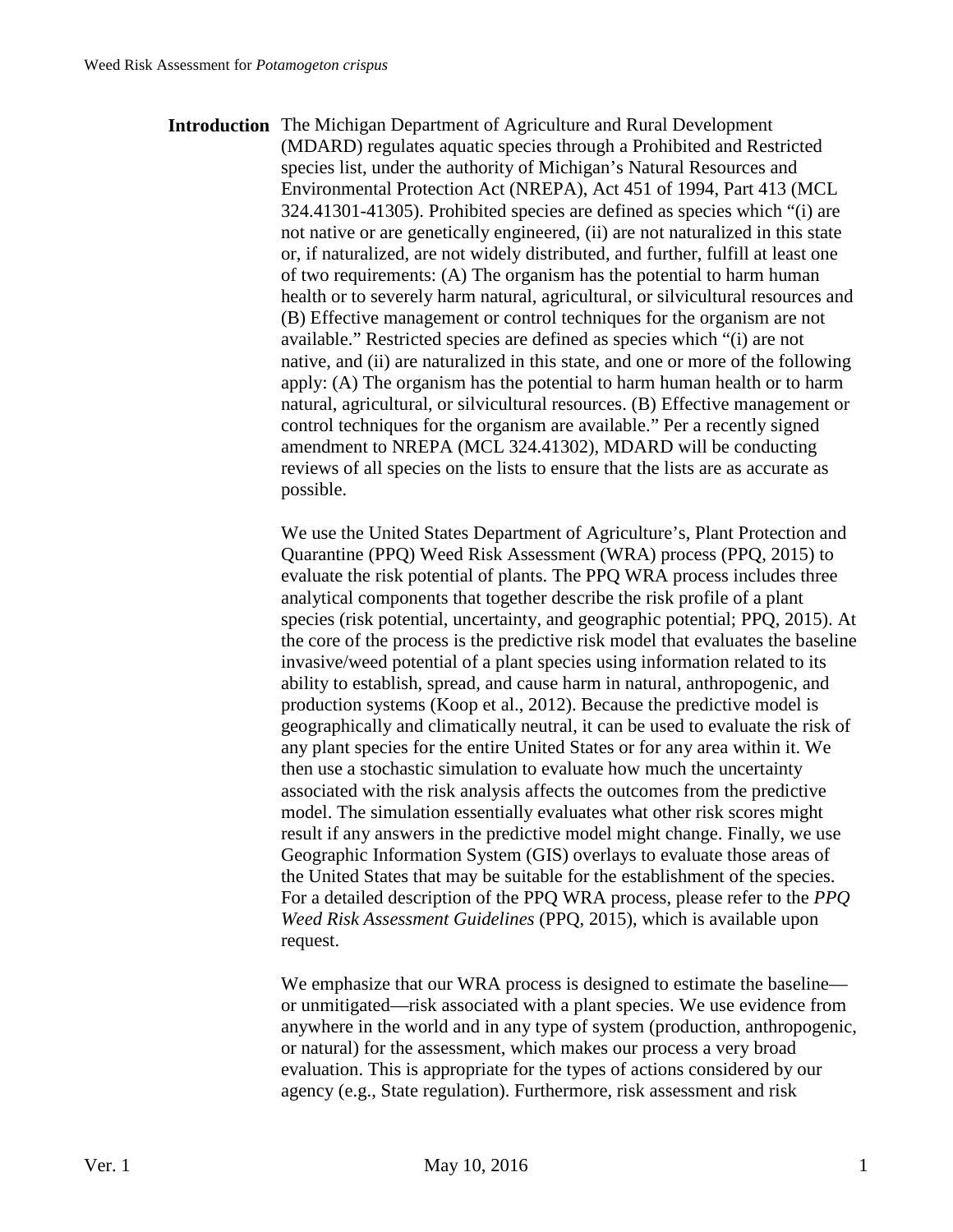management are distinctly different phases of pest risk analysis (e.g., IPPC, 2015). Although we may use evidence about existing or proposed control programs in the assessment, the ease or difficulty of control has no bearing on the risk potential for a species. That information could be considered during the risk management (decision making) process, which is not addressed in this document.

## *Potamogeton crispus* **L. – Curly leaf pondweed**

- **Species** Family: Potamogetonaceae (NGRP, 2016; Haynes and Holm-Nielson, 2003).
- **Information** Synonyms: Several synonyms are listed for this species, including *Buccaferrea crispata* Bubani, *Potamogeton austriacus* Gand., *Potamogeton concinnitus* A.Benn., *Potamogeton crenulatus* D.Don, *Potamogeton crispatus* Wallman ex Rchb*., Potamogeton hohenackeri* Gand., *Potamogeton hungaricus* Gand., *Potamogeton lactucaceum* Montandon, *Potamogeton leptophyllus* Gand., *Potamogeton macrorrhynchus* Gand., *Potamogeton notarisii* Gand., *Potamogeton pallidior* Gand., *Potamogeton rubricans* Gand., *Potamogeton rubrinaevus* Gand., *Potamogeton serrulatus* Opiz, and *Potamogeton tuberosus* Roxb. (The Plant List, 2013). However, none of these synonyms were found to be currently used in literature and were therefore not used in the literature search for this weed risk assessment.
	- Common names: Curly leaf pondweed (Snyder and Kaufman, 2004; Catling and Dobson, 1985), curled pondweed (Catling and Dobson, 1985), crisp pondweed (Stuckey, 1979), curly muckweed (Stuckey, 1979).
	- Botanical description: *Potamogeton crispus* is a submerged aquatic perennial herb (Stuckey, 1979; Haynes and Holm-Nielson, 2003) that can grow up to 100 cm long (Haynes and Hellquist, 2011). Leaves are spirally arranged and serrated (Haynes and Holm-Nielson, 2003). For a full botanical description, see Haynes and Hellquist (2011) or Haynes and Holm-Nielson (2003).
	- Initiation: In accordance with the Natural Resources and Environmental Protection Act Part 413, the Michigan Department of Agriculture and Rural Development was tasked with evaluating the aquatic species currently on Michigan's Prohibited and Restricted Species List (MCL 324.41302). USDA Plant Epidemiology and Risk Analysis Laboratory's (PERAL) Weed Team worked with MDARD to evaluate and review this species.
	- Foreign distribution: *Potamogeton crispus* is native to Africa, Asia, Australia, and Europe (Snyder and Kaufman, 2004; Atlas of Living Australia, 2016), and has been introduced to New Zealand and North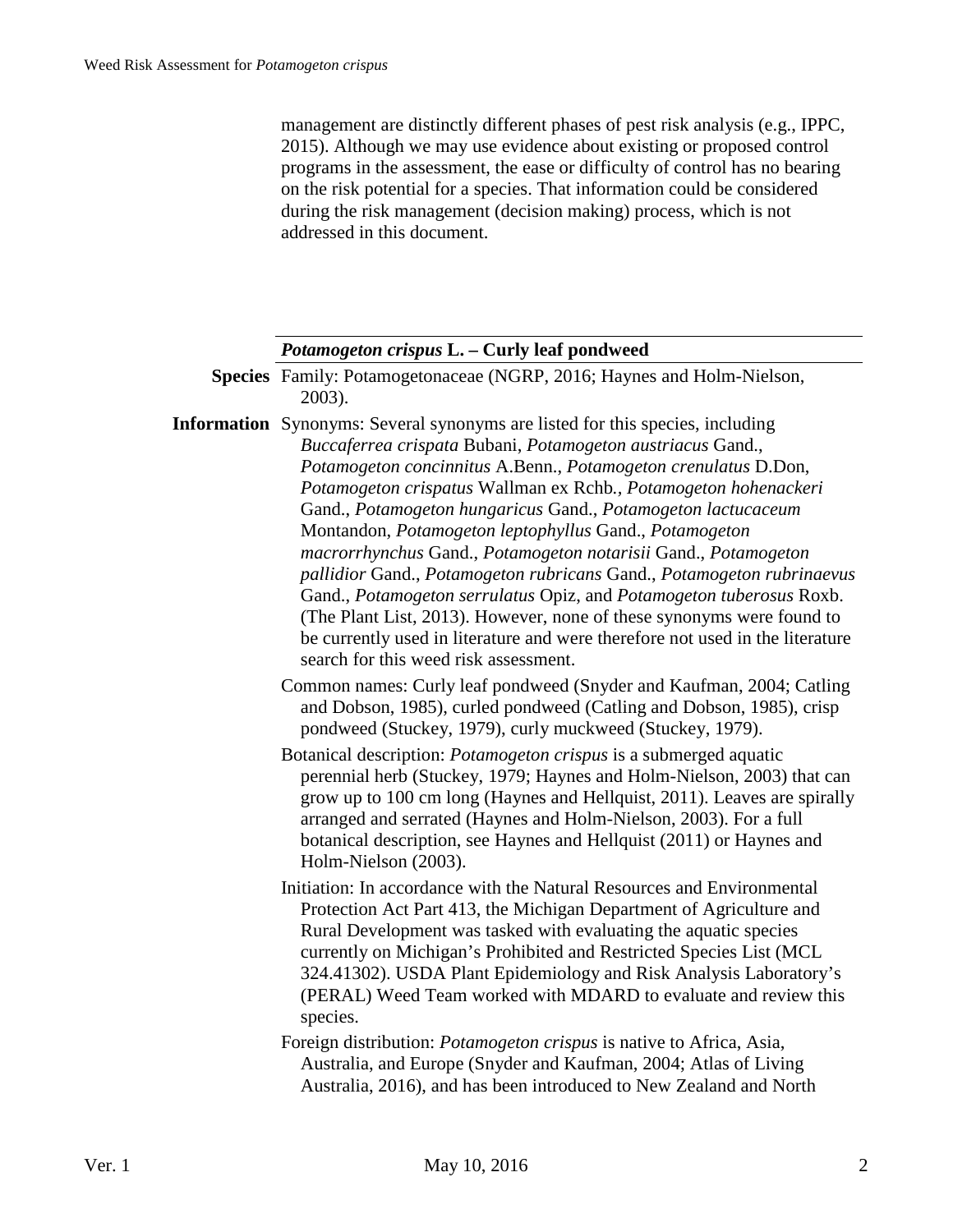| America (Bolduan et al., 1994). Potamogeton crispus is naturalized in<br>New Zealand (New Zealand Plant Conservation Network, 2013), and is<br>considered invasive and spreading in Canada (Catling and Dobson, 1985).<br>U.S. distribution and status: It is unclear how this species was introduced to<br>the United States, however the first verifiable specimen of P. crispus was<br>collected from Wilmington, Delaware, in 1859 (Nichols and Shaw, 1986;<br>Stuckey, 1979). This species is now present in every state in the<br>conterminous U.S. except South Carolina (Kartesz, 2015). It is regulated<br>as a noxious weed in Connecticut, Illinois, Indiana, Maine, Michigan,<br>Montana, Vermont, Washington, and Wisconsin (National Plant Board,<br>2014). Potamogeton crispus does not appear to be commercially<br>cultivated or present in any botanical gardens in the United States,<br>however it has been available through private aquarium hobbyists in the<br>past (The Planted Tank, 2008), and may still be.<br>WRA area <sup>1</sup> : Entire United States, including territories.                                                            |
|----------------------------------------------------------------------------------------------------------------------------------------------------------------------------------------------------------------------------------------------------------------------------------------------------------------------------------------------------------------------------------------------------------------------------------------------------------------------------------------------------------------------------------------------------------------------------------------------------------------------------------------------------------------------------------------------------------------------------------------------------------------------------------------------------------------------------------------------------------------------------------------------------------------------------------------------------------------------------------------------------------------------------------------------------------------------------------------------------------------------------------------------------------------------------|
| 1. Potamogeton crispus analysis                                                                                                                                                                                                                                                                                                                                                                                                                                                                                                                                                                                                                                                                                                                                                                                                                                                                                                                                                                                                                                                                                                                                            |
| <b>Establishment/Spread</b> <i>Potamogeton crispus</i> can survive and grow at very low light levels<br><b>Potential</b> (Tobiessen and Snow, 1984; Bolduan et al., 1994). Plant fragments are<br>transported on aquatic equipment such as boats, trailers, motors, and fishing<br>gear (Indiana DNR, 2009; Southeastern Wisconsin Invasive Species<br>Consortium, 2016; Bruckerhoff et al., 2015), and long distance spread is<br>associated with fish hatchery movement of contaminated water (Catling and<br>Dobson, 1985; Bolduan et al., 1994). Natural dispersal mechanisms include<br>water mediated dispersal (Haynes and Holm-Nielson, 2003; Mikulyuk and<br>Nault, 2009) and dispersal by birds (Haynes and Holm-Nielson, 2003;<br>Stuckey, 1979). Plants can reproduce by seed (Rogers and Breen, 1980;<br>Ganie et al., 2008) and through fragmentation (Heidbüchel et al., 2016; Jiang<br>et al., 2008). Stem fragments with at least one node have a high regeneration<br>capacity (Heidbüchel et al., 2016; Bruckerhoff et al., 2015). We had an<br>average amount of uncertainty for this risk element.<br>Risk score = $20$<br>Uncertainty index = $0.16$ |
| <b>Impact Potential</b> <i>Potamogeton crispus</i> growth contributes to the depletion of water nutrients<br>(Catling and Dobson, 1985; Mi et al., 2008) and affects the nutrient<br>composition of a water body (Bolduan et al., 1994; Shen et al., 2014).<br>Potamogeton crispus growth begins early in the spring, when water<br>temperatures are still too cold for native species growth (Tobiessen and                                                                                                                                                                                                                                                                                                                                                                                                                                                                                                                                                                                                                                                                                                                                                               |

Snow, 1984; Bolduan et al., 1994). This creates a dense vegetative

population before native species can create this layer (Tobiessen and Snow,

The area is the area in relation to which the weed risk assessment is conducted (definition modified from that for "PRA") area") (IPPC, 2012).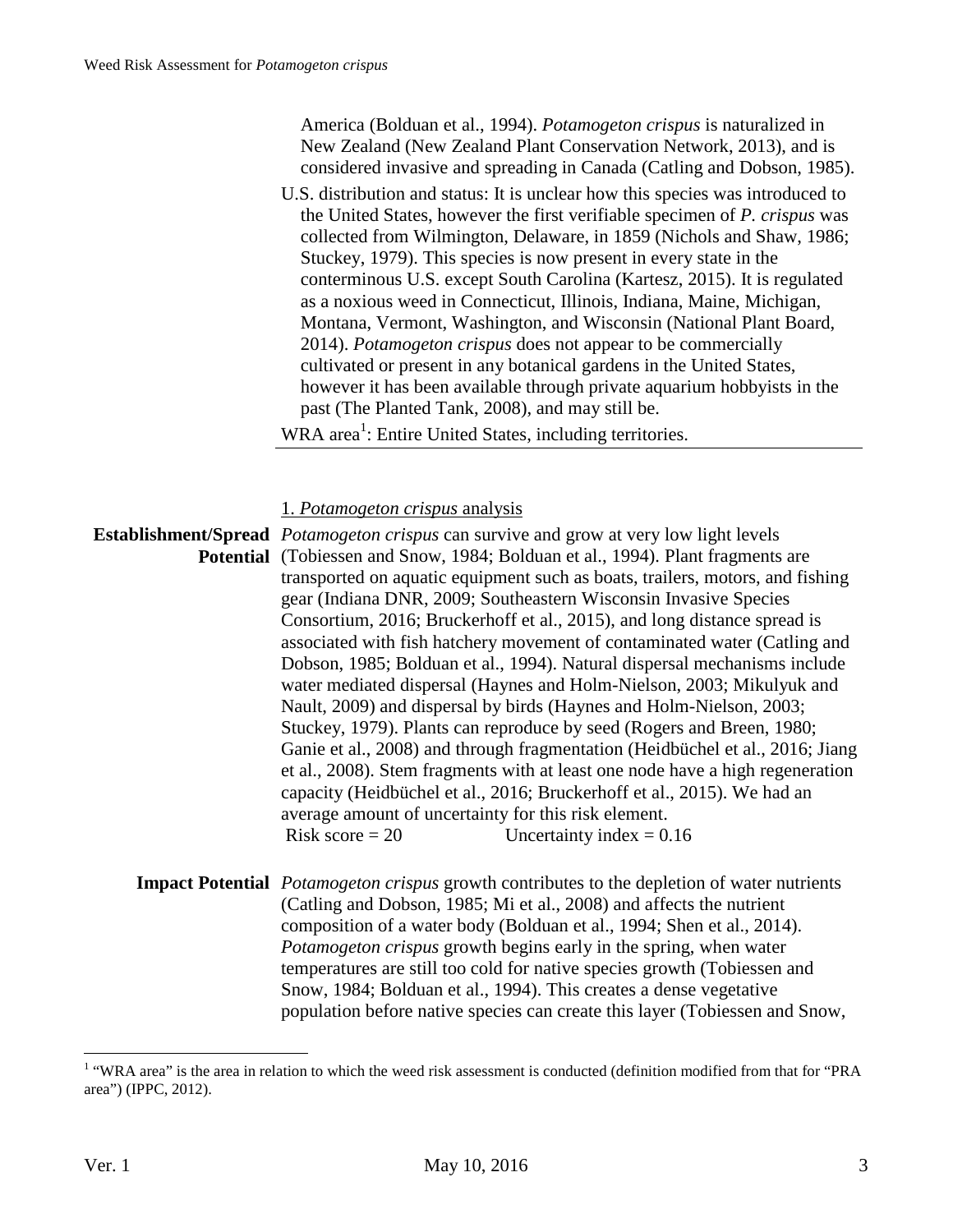1984; GLANSIS, 2016). Dense mats of *P. crispus* disrupt boating, swimming, and fishing (Snyder and Kaufman, 2004) and severely restrict water-based recreation (Catling and Dobson, 1985). We had a low amount of uncertainty for this risk element.

Risk score  $= 3.3$  Uncertainty index  $= 0.12$ 

**Geographic Potential** Based on three climatic variables, we estimate that about 87 percent of the United States is suitable for the establishment of *Potamogeton crispus* (Fig. 1). This predicted distribution is based on the species' known distribution elsewhere in the world and includes point-referenced localities and areas of occurrence. The map for *Potamogeton crispus* represents the joint distribution of Plant Hardiness Zones 4-12, areas with 0-100+ inches of annual precipitation, and the following Köppen-Geiger climate classes: tropical rainforest, tropical savanna, steppe, desert, Mediterranean, humid subtropical, marine west coast, humid continental warm summers, humid continental cool summers, and subarctic.

> The area of the United States shown to be climatically suitable (Fig. 1) is likely overestimated since our analysis considered only three climatic variables. Other environmental variables, such as soil and habitat type, may further limit the areas in which this species is likely to establish. *Potamogeton crispus* invades calcareous, brackish, and freshwater systems, including rivers, canals, ditches, ponds, and reservoirs (Mikulyuk and Nault, 2009).

**Entry Potential** We did not assess the entry potential of *Potamogeton crispus* because it is already present in the United States (Kartesz, 2015). This species is now present in every state in the conterminous U.S. except South Carolina (Kartesz, 2015).

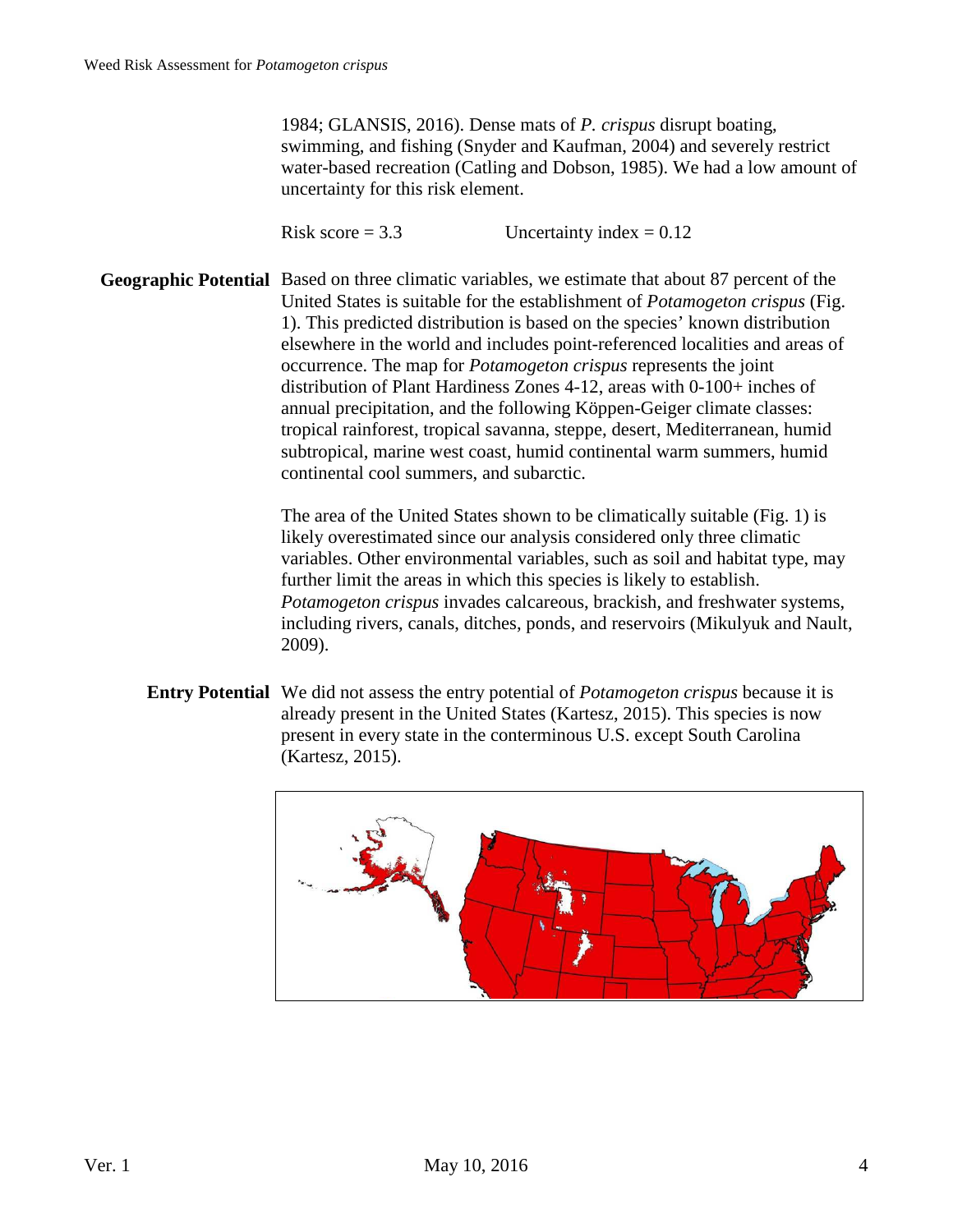**Figure 1**. Predicted distribution of *Potamogeton crispus* in the United States. Map insets for Alaska, Hawaii, and Puerto Rico are not to scale.

 2. Results Model Probabilities:  $P(Major Invader) = 92.8%$  $P(Minor Invader) = 6.9%$  $P(Non- Invader) = 0.2\%$  $Risk Result = High Risk$ Secondary Screening = Not applicable



**Figure 2**. *Potamogeton crispus* risk score (black box) relative to the risk scores of species used to develop and validate the PPQ WRA model(other symbols). See Appendix A for the complete assessment.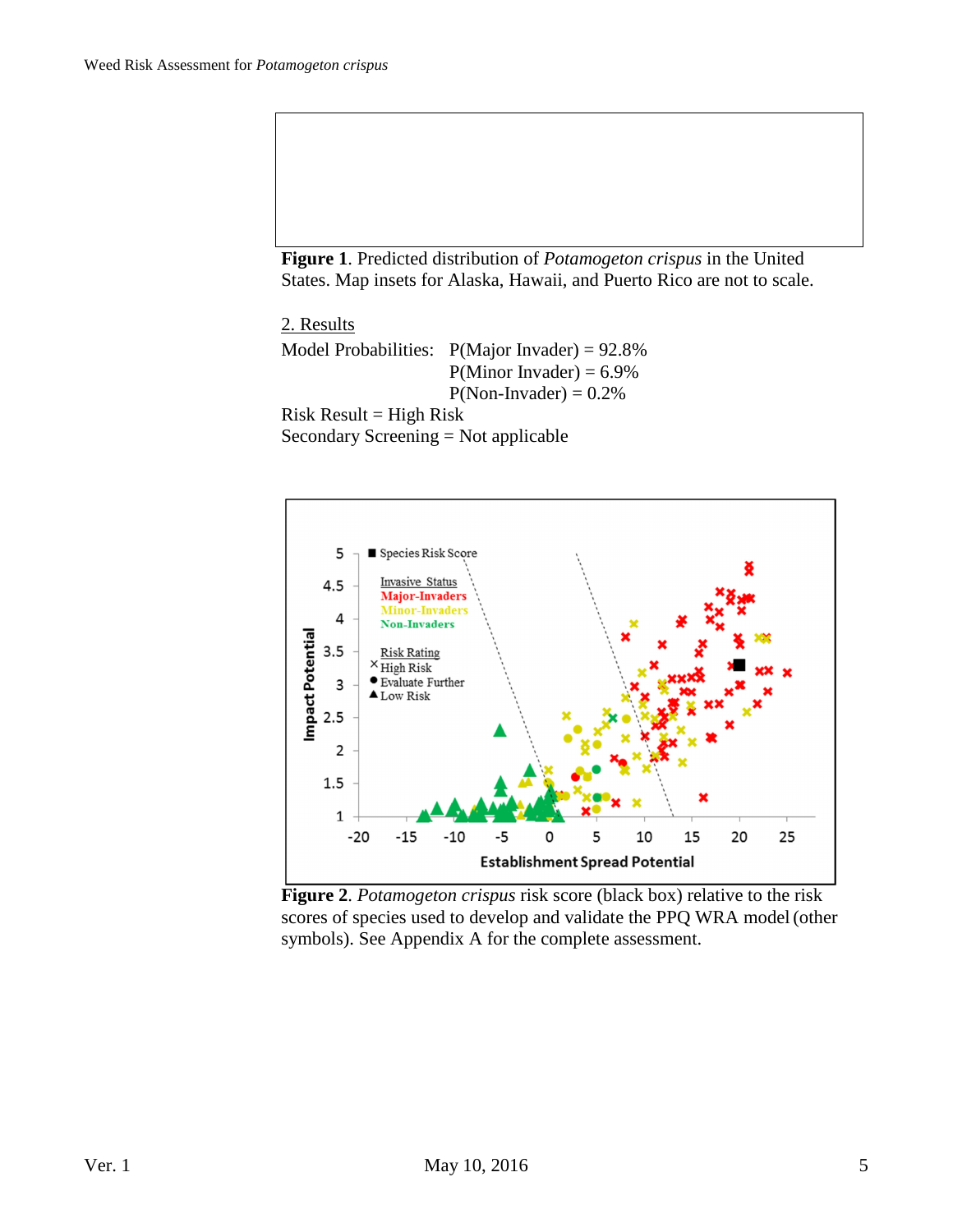



## 3. Discussion

The result of the weed risk assessment for *Potamogeton crispus* is High Risk. When compared with the species of known weeds used to validate the WRA model, this species ranked amongst other High Risk weeds (Fig. 2). Our categorization of "High Risk" is well supported by the uncertainty analysis (Fig. 3). Although this plant is not listed as a federal noxious weed, its wide presence throughout the United States (Kartesz, 2015) and regulation by many of these states as a noxious weed (National Plant Board, 2015) has made this plant one of the more widely recognized invasive aquatic weeds. We were unable to find any evidence that this species is sold in the United States, pointing to the success of weed education and invasive species management. Control efforts are generally undertaken by individual lake and city organizations (Cedar Lake Improvement District, 2014; City of Plymouth, 2005) rather than large-scale treatment efforts by state organizations, as these treatments are only useful to control a population, rather than eradicate it (Indiana DNR, 2009). The Cedar Lake Improvement District (2014) is currently implementing a treatment plan to control *P. crispus* with funding from the Minnesota Department of Natural Resources grant program and the Scott Watershed Management Organization. This funding contributed to the herbicide treatment of 100 acres in 2012 and 200 acres in 2013 and cost just over \$20,000 each year. The City of Plymouth,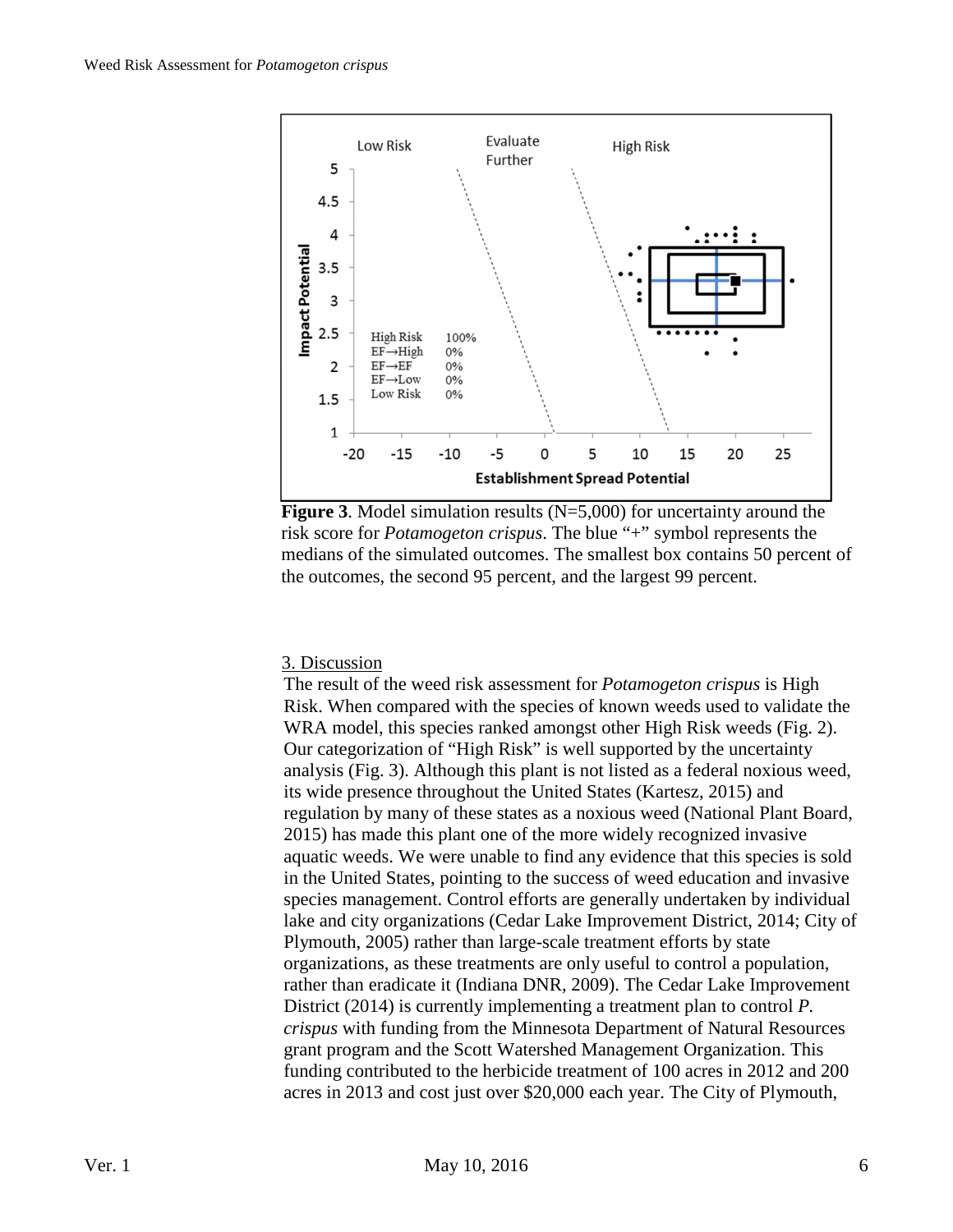Minnesota, implemented a three year control program for Medicine Lake, MN, where over 300 acres were treated each year at a cost of about \$105,000 per year.

4. Literature Cited

- APHIS. 2015. Phytosanitary Certificate Issuance & Tracking System (PCIT). United States Department of Agriculture, Animal and Plant Health Inspection Service (APHIS). https://pcit.aphis.usda.gov/pcit/faces/index.jsp. (Archived at
	- PERAL).
- Atlas of Living Australia. 2016. *Potamogeton crispus* L. Last accessed March 9, 2016: http://bie.ala.org.au/species/urn:lsid:biodiversity.org.au:apni.taxon:3 22905.
- Bolduan, B.R., Van Eeckhout, G.C., Quade, H.W., and J.E. Gannon. 1994. *Potamogeton crispus* – The other invader. Lake and Reservoir Management 10(2): 113-125.
- Bruckerhoff, L., Havel, J., and S. Knight. Survival of invasive aquatic plants after air exposure and implications for dispersal by recreational boats. Hydrobiologia 746: 113–121.
- Bugbee, G.J. 2009. Control of *Potamogeton crispus* and *Myriophyllum spicatum* in Crystal Lake, Middletown, CT. The Connecticut Agricultural Experiment Station, New Haven, CT. 26 pp.
- Catling, P. M., and I. Dobson. 1985. The biology of Canadian weeds. 69. *Potamogeton crispus* L. Canadian Journal of Plant Science 65: 655- 668.
- Cedar Lake Improvement District. 2014. Curlyleaf pondweed eradication. Last accessed April 14, 2016: http://cedarlakeimprovement.org/curlyleaf.html.
- City of Plymouth. 2005. Feasibility report: Medicine Lake curlyleaf pondweed control project. 6 pp.
- DiTomaso, J.M., Kyser, G.B., Oneto, S.R., Wilson, R.G., Orloff, S.B., Anderson, L.W., Wright, S.D., Roncoroni, J.A., Miller, T.L., Prather, T.S., Ransom, C., Beck, K.G., Duncan, C., Wilson, K.A., and J.J. Mann. 2013. Weed Control in Natural Areas in the Western United States. Weed Research and Information Center, University of California, Oakland, California, USA. 544 pp.
- Ganie, A.H., Reshi, Z., and B.A. Wafai. 2008. Multiple Reproductive Strategies Contribute to Invasiveness of *Potamogeton crispus* L. (Potamogetonaceae) In Freshwater Ecosystems of Kashmir Himalaya, India. Proceedings of Taal2007: The 12th World Lake Conference: 1067-1073.
- GBIF. 2016. GBIF, Online database. Global Biodiversity Information Facility (GBIF). Last accessed March 3, 2016: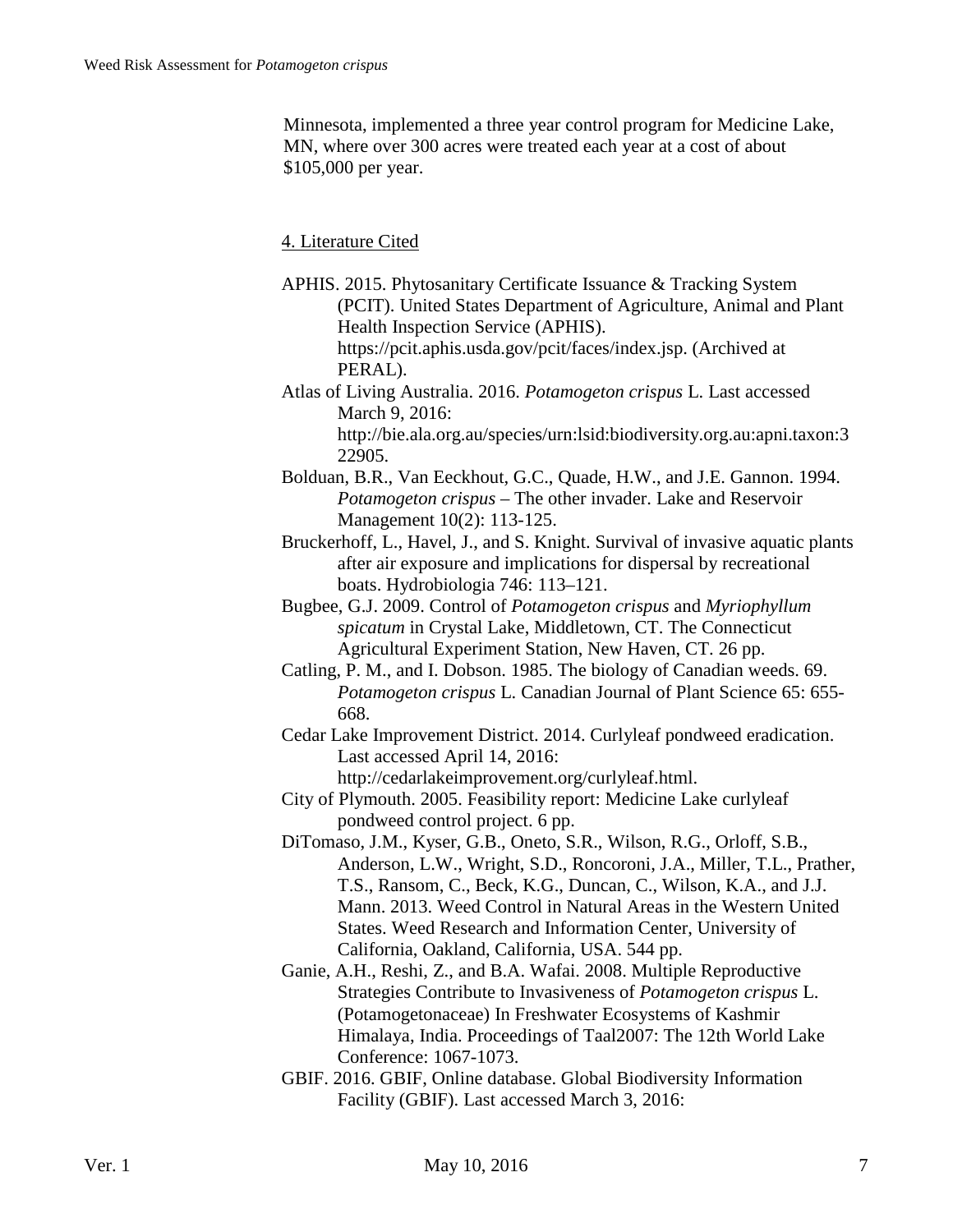http://www.gbif.org/species.

- GLANSIS. 2016. *Potamogeton crispus* L. Last accessed March 2, 2016: http://nas.er.usgs.gov/queries/GreatLakes/FactSheet.aspx?SpeciesID  $=1134.$
- Haynes, R.R., and C.B. Hellquist. 2011. *Potamogeotn crispus*. Missouri Botanical Garden and Harvard University Herbaria. Last accessed March 4, 2016:

- Haynes, R.R., and L.B. Holm-Nielsen. 2003. Flora Neotropica monograph 85: Potamogetonaceae. Flora Neotropica 85: 55 pp.
- Heap, I. 2015. The International Survey of Herbicide Resistant Weeds. Weed Science Society of America. Last accessed March 3, 2016: www.weedscience.com.
- Heidbüchel, P., Kuntz, K., and A. Hussner. 2016. Alien aquatic plants do not have higher fragmentation rates than native species: a field study from the River Erft. Aquatic Sciences 11 pp.
- Heide-Jorgensen, H. S. 2008. Parasitic Flowering Plants. Brill, Leiden, The Netherlands. 438 pp.
- Howell, C. 2008. Consolidated list of environmental weeds in New Zealand. Science & Technical Publishing, Department of Conservation. PO Box 10420, The Terrace Wellington 6143, New Zealand. 42 pp.
- Hunt, G.S., and R.W. Lutz. 1959. Seed production by curly-leaved pondweed and its significance to waterfowl. The Journal of Wildlife Management 23(4): 405-408.
- Indiana DNR. 2009. Aquatic invasive species: Curlyleaf pondweed. Last accessed March 3, 2016:
	- http://www.in.gov/dnr/files/CURLYLEAF\_PONDWEED.pdf.
- IPPC. 2012. International Standards for Phytosanitary Measures No. 5: Glossary of Phytosanitary Terms. Food and Agriculture Organization of the United Nations, Secretariat of the International Plant Protection Convention (IPPC), Rome, Italy. 38 pp.
- IPPC. 2015. International Standards for Phytosanitary Measures No. 2: Framework for Pest Risk Analysis. Food and Agriculture Organization of the United Nations, Secretariat of the International Plant Protection Convention (IPPC), Rome, Italy. 18 pp.
- James, W.F. 2008. Growth response of *Potamogeton crispus* to lime application in experimental mesocosms. Engineer Research and Development Center Vicksburg MS Environmental Lab. 11 pp.
- Jiang, J., An, S., Zhou, C., Guan, B., Sun, Z., Cai, Y., and F. Liu. 2008. Fragment propagation and colonization ability enhanced and varied at node level after escaping from apical dominance in submerged macrophytes. Journal of Integrative Plant Biology 51(3): 308-315.
- MCL 324.41301. Natural Resources and Environmental Protection Act Part 413. Michigan Compiled Law 324.41301.
- MCL 324.41302. Natural Resources and Environmental Protection Act Part

http://www.efloras.org/florataxon.aspx?flora\_id=1&taxon\_id=20002 4690.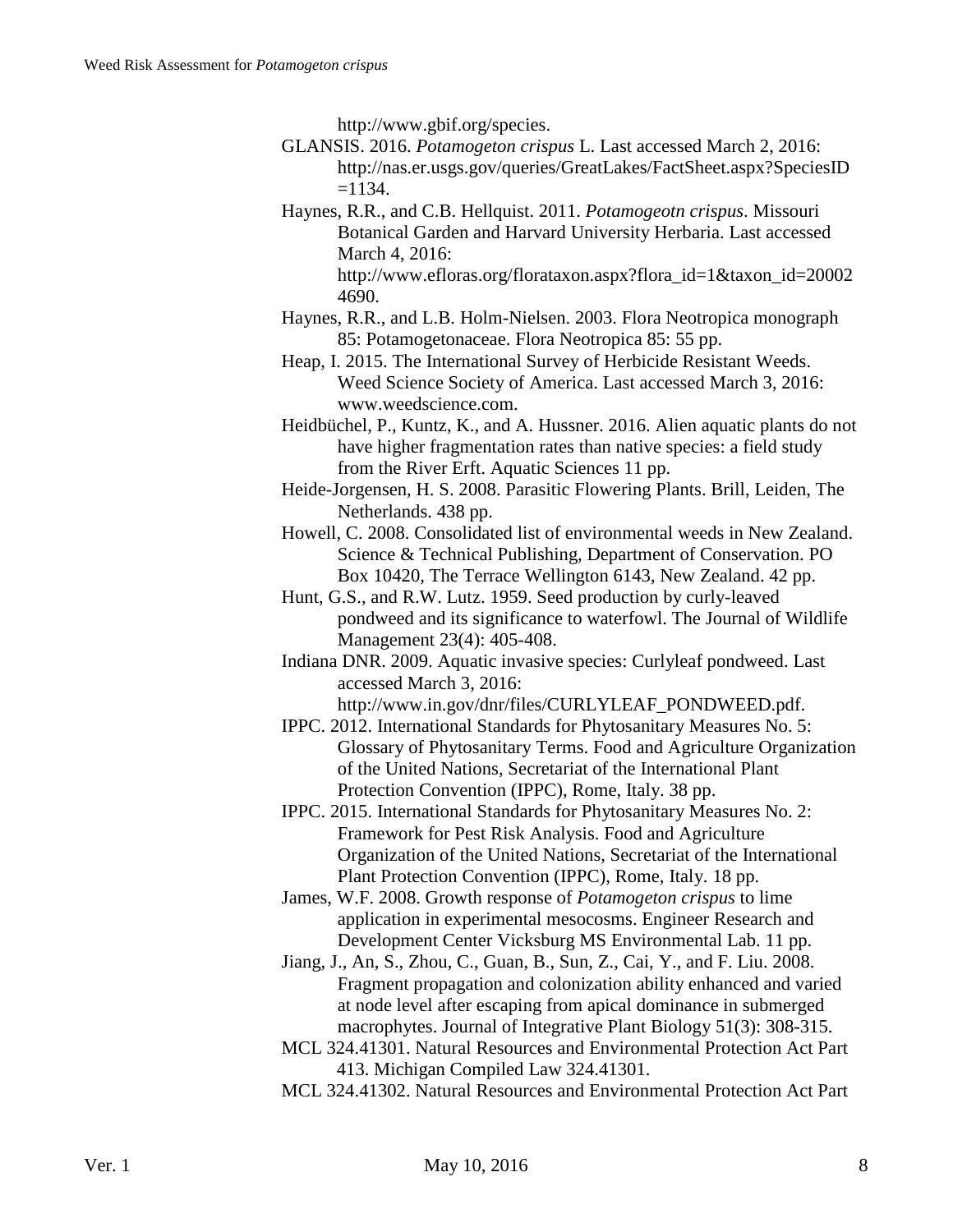413. Michigan Compiled Law 324.41302.

- Mi, W.J., Zhu, D.W., Zhou, Y.Y., Zhou, H.D., Yang, T.W., and D.P. Hamilton. 2008. Influence of *Potamogeton crispus* growth on nutrients in the sediment and water of Lake Tangxunhu. Hydrobiologia 603: 139–146.
- Michigan DEQ. 2016. State of Michigan's status and strategy for curlyleafed pondweed (*Potamogeton crispus* L.). Central Michigan University and Michigan Department of Environmental Quality. 24 pp.
- Mikulyuk, A., and M.E. Nault. 2009. Curly‐leaf pondweed (*Potamogeton crispus*): A technical review of distribution, ecology, impacts, and management. Wisconsin Department of Natural Resources Bureau of Science Services, PUB‐SS‐1052 2009. Madison, Wisconsin, USA. 14 pp.
- Muenscher, W.C. 1936. The germination of seeds of *Potamogeton*. Annals of Botany 50(200): 805-821.
- Nakai, S., Inoue, Y., Hosomi, M., and A. Murakami. 1999. Growth inhibition of blue-green algae by allelopathic effects of macrophytes. Water Science and Technology 39(8): 47-53.
- National Plant Board. 2015. Laws and Regulations. Last accessed March 3, 2016: http://nationalplantboard.org/laws-and-regulations/.
- New Zealand Plant Conservation Network. 2013. *Potamogeton crispus*. Last accessed March 9, 2016:

http://www.nzpcn.org.nz/flora\_details.aspx?ID=3123.

- NGRP. 2015. Germplasm Resources Information Network (GRIN). United States Department of Agriculture, Agricultureal Research Service, National Genetic Resources Program (NGRP). Last accessed March 3, 2016: http://www.ars-grin.gov/cgibin/npgs/html/queries.pl?language=en.
- Nichols, S.A., and B.H. Shaw. 1986. Ecological life histories of the three aquatic nuisance plants, *Myriophyllum spicatum*, *Potamogeton crispus* and *Elodea canadensis*. Hydrobiologia 131: 3-21.
- Pakdel, F.M., Sim, L., Beardall, J., and J. Davis. 2013. Allelopathic inhibition of microalgae by the freshwater stonewort, *Chara australis*, and a submerged angiosperm, *Potamogeton crispus*. Aquatic Botany 110: 24– 30.
- PPQ. 2015. Guidelines for the USDA-APHIS-PPQ Weed Risk Assessment Process. United States Department of Agriculture (USDA), Animal and Plant Health Inspection Service (APHIS), Plant Protection and Quarantine (PPQ). 125 pp.
- Ricketts, T. H., E. Dinerstein, D. M. Olson, C. J. Loucks, W. Elchbaum, D. DellaSala, K. Kavanagh, P. Hedao, P. T. Hurley, K. M. Carney, R. Abell, and S. Walters (eds.). 1999. Terrestrial Ecosystems of North America-A conservation assessment. Island Press, Washington, D.C. 485 pp.
- Rogers, K.H., and C.M. Breen. 1980. Growth and reproduction of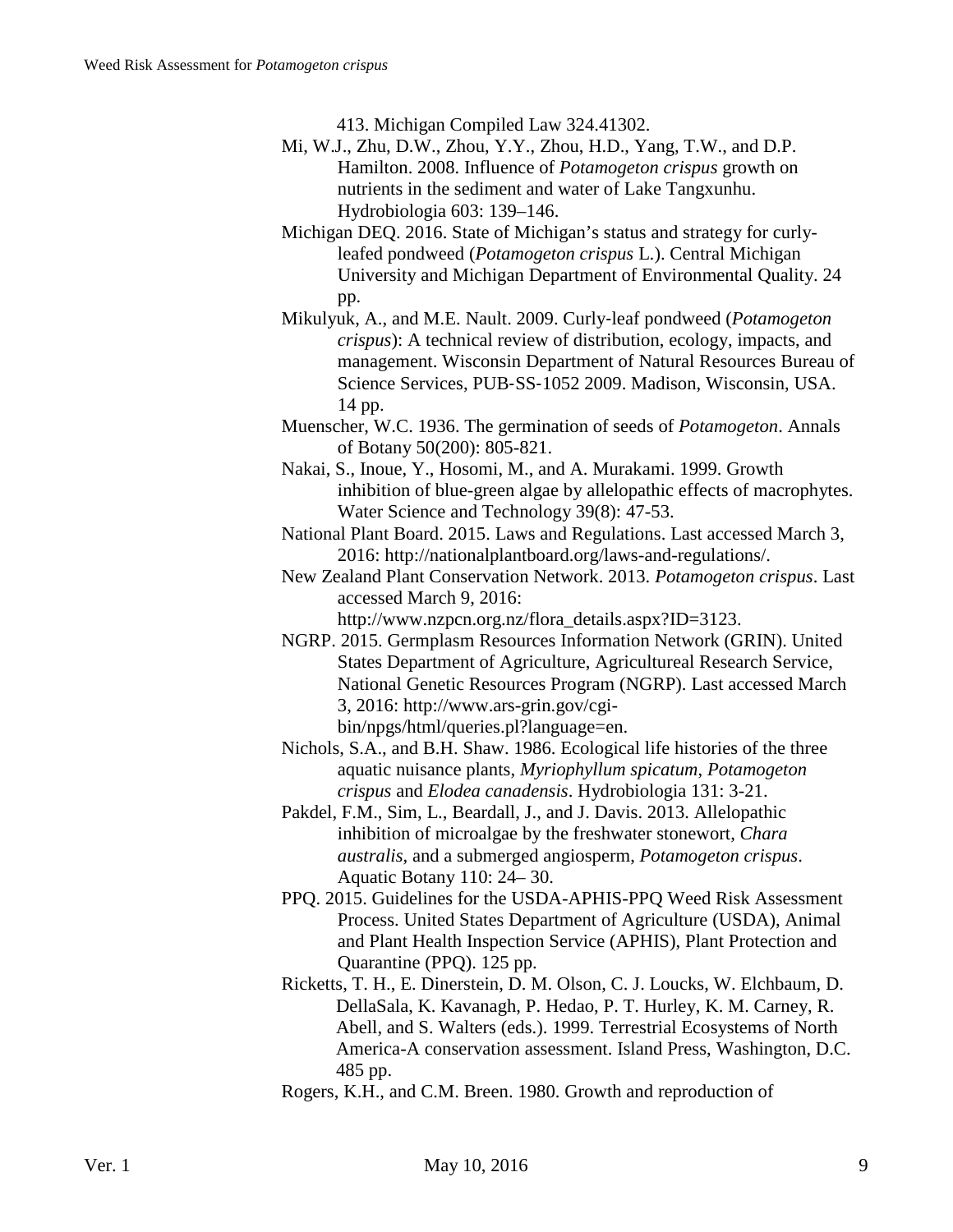*Potamogeton crispus* in a South African lake. Journal of Ecology 68(2): 561-571.

- Shen, Q., Zhou, Q., Shang, J., Shao, S., Zhang, L., and C. Fan. 2014. Beyond hypoxia: Occurrence and characteristics of black blooms due to the decomposition of the submerged plant *Potamogeton crispus* in a shallow lake. Journal of Environmental Sciences (China) 2: 281- 288.
- Snyder, D., and S. R. Kaufman. 2004. An overview of nonindigenous plant species in New Jersey. New Jersey Department of Environmental Protection, Division of Parks and Forestry, Office of Natural Lands Management, Natural Heritage Program, Trenton, NJ., U.S.A. 107 pp.
- Southeastern Wisconsin Invasive Species Consortium. 2016. Curly-leaf pondweed. Last accessed March 3, 2016: http://sewisc.org/invasives/invasive-plants/170-curly-leaf-pondweed.
- Stuckey R.L. 1979. Distributional history of *Potamogeton crispus* (curly pondweed) in North America. Bartonia 46: 22-42.
- The Plant List. 2015. The Plant List, Version 1 [Online Database]. Kew Botanic Gardens and the Missouri Botanical Garden. http://www.theplantlist.org/. (Archived at PERAL).
- The Planted Tank. 2008. Plants for sale/trade. General Planted Tank Forums. Last accessed May 10, 2016: http://www.plantedtank.net/forums/84-wyoming/72355-plants-saletrade.html.
- Tobiessen, P., and P.D. Snow. 1984. Temperature and light effects on the growth of *Potamogeton crispus* in Collins Lake, New York State. Canadian Journal of Botany 62: 2822-2826.
- Utah Division of Wildlife Resources. 2016. Curly-leaf pondweed *Potamogeton crispus*. Last accessed March 9, 2016: http://wildlife.utah.gov/pdf/AIS\_plans\_2010/AIS\_12dCurlyleafPondweed-Jenny-final.pdf.
- West Pond Association. 2006. West Pond 2006: Curly pondweed— *Potamogeton crispus* infestation. Last accessed March 9, 2016: http://www.westpond.org/westpond/curlypondweed\_05update.html.
- WSSA. 2016. *Potamogeton distinctus*. Last accessed March 2, 2016: http://wssa.net/wp-content/uploads/Potamogeton-distinctus.pdf.
- Yeo, R.R. 1966. Yields of propagules of certain aquatic plants I. Weeds 14(2): 110-113.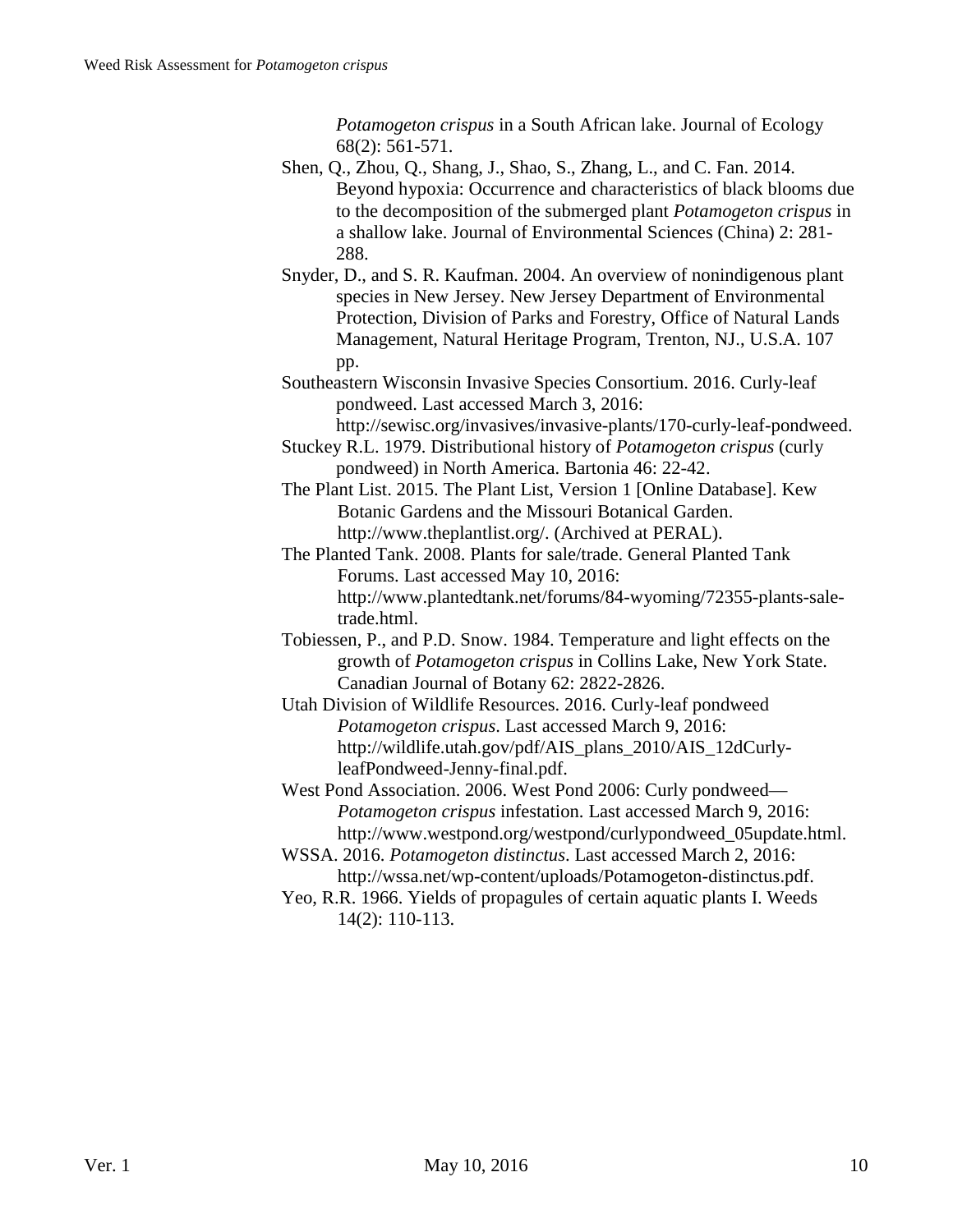**Appendix A**. Weed risk assessment for *Potamogeton crispus* L. (Potamogetonaceae). Below is all of the evidence and associated references used to evaluate the risk potential of this taxon. We also include the answer, uncertainty rating, and score for each question. The Excel file, where this assessment was conducted, is available upon request.

| <b>Question ID</b>                                                                                                                                                                                                                                                                                                                | Answer -    | <b>Score</b>     | Notes (and references)                                                                                                                                                                                                                                                                                                                                                                                                                                                                                                                                                                                                                                                                                                                                                                                                                                                                                                                                                                                                                                                                                                        |
|-----------------------------------------------------------------------------------------------------------------------------------------------------------------------------------------------------------------------------------------------------------------------------------------------------------------------------------|-------------|------------------|-------------------------------------------------------------------------------------------------------------------------------------------------------------------------------------------------------------------------------------------------------------------------------------------------------------------------------------------------------------------------------------------------------------------------------------------------------------------------------------------------------------------------------------------------------------------------------------------------------------------------------------------------------------------------------------------------------------------------------------------------------------------------------------------------------------------------------------------------------------------------------------------------------------------------------------------------------------------------------------------------------------------------------------------------------------------------------------------------------------------------------|
|                                                                                                                                                                                                                                                                                                                                   | Uncertainty |                  |                                                                                                                                                                                                                                                                                                                                                                                                                                                                                                                                                                                                                                                                                                                                                                                                                                                                                                                                                                                                                                                                                                                               |
| ESTABLISHMENT/SPREAD<br><b>POTENTIAL</b>                                                                                                                                                                                                                                                                                          |             |                  |                                                                                                                                                                                                                                                                                                                                                                                                                                                                                                                                                                                                                                                                                                                                                                                                                                                                                                                                                                                                                                                                                                                               |
| ES-1 [What is the taxon's<br>establishment and spread status<br>outside its native range? (a)<br>Introduced elsewhere =>75<br>years ago but not escaped; (b)<br>Introduced <75 years ago but<br>not escaped; (c) Never moved<br>beyond its native range; (d)<br>Escaped/Casual; (e)<br>Naturalized; (f) Invasive; (?)<br>Unknown] | $f - negl$  | 5                | Potamogeton crispus is native to Africa, Asia, Australia, and<br>Europe (Snyder and Kaufman, 2004; Atlas of Living Australia,<br>2016), and has been introduced to New Zealand and North<br>America (Bolduan et al., 1994). Potamogeton crispus is<br>naturalized in New Zealand (New Zealand Plant Conservation<br>Network, 2013). The first specimen of <i>P. crispus</i> in the United<br>States was collected in Delaware, in 1859 (Nichols and Shaw,<br>1986). By 1900, the species was reported as far west as western<br>Pennsylvania, as far south as Virginia, and as far north as the<br>Canadian side of Lake Ontario (Nichols and Shaw, 1986). By<br>the 1930s it had spread to eastern Minnesota (Stuckey, 1979),<br>and since that time it has spread to nearly every state in the<br>lower 48 United States and the southern regions of the<br>Canadian provinces from Ontario eastward and to the extreme<br>west coastal region (Stuckey, 1979; Kartesz, 2015). Given the<br>spread of this species in North America, we are answering "f",<br>with alternate answers for the Monte Carlo simulation of "e". |
| ES-2 (Is the species highly<br>domesticated)                                                                                                                                                                                                                                                                                      | $n - low$   | $\boldsymbol{0}$ | We found no evidence that this species has been domesticated.                                                                                                                                                                                                                                                                                                                                                                                                                                                                                                                                                                                                                                                                                                                                                                                                                                                                                                                                                                                                                                                                 |
| ES-3 (Weedy congeners)                                                                                                                                                                                                                                                                                                            | y - mod     | 1                | The genus <i>Potamogeton</i> is comprised of 95 species (Haynes<br>and Holm-Nielson, 2003). Potamogeton distinctus is<br>considered a serious weed in China and a principle weed in<br>Korea, where it can be a very dominant species in shallow<br>water, such as that found in rice crops (Holm et al., 1979 in<br>WSSA, 2016). We are answering yes for this question due to<br>the Holm et al. (1979) designation as a serious and principle<br>weed.                                                                                                                                                                                                                                                                                                                                                                                                                                                                                                                                                                                                                                                                     |
| ES-4 (Shade tolerant at some<br>stage of its life cycle)                                                                                                                                                                                                                                                                          | $y - negl$  | 1                | Potamogeton crispus can survive and grow at very low light<br>levels (less than 1% of the surface irradiance) (Tobiessen and<br>Snow, 1984). It also grows in very low light under ice (10-1290<br>lux) (Bolduan et al., 1994).                                                                                                                                                                                                                                                                                                                                                                                                                                                                                                                                                                                                                                                                                                                                                                                                                                                                                               |
| ES-5 (Plant a vine or<br>scrambling plant, or forms<br>tightly appressed basal rosettes)                                                                                                                                                                                                                                          | $n - negl$  | $\boldsymbol{0}$ | This species is neither a vine nor does it form tightly appressed<br>basal rosettes; P. crispus is an herbaceous, submerged aquatic<br>plant (Stuckey, 1979; Haynes and Holm-Nielson, 2003).                                                                                                                                                                                                                                                                                                                                                                                                                                                                                                                                                                                                                                                                                                                                                                                                                                                                                                                                  |
| ES-6 (Forms dense thickets,<br>patches, or populations)                                                                                                                                                                                                                                                                           | y - negl    | $\overline{2}$   | This species forms dense beds (Snyder and Kaufman, 2004;<br>GLANSIS, 2016). Images of this species' growth show high<br>density beds (Chris Evans, University of Illinois, Bugwood.org;<br>Graves Lovell, Alabama Department of Conservation and<br>Natural Resources, Bugwood.org).                                                                                                                                                                                                                                                                                                                                                                                                                                                                                                                                                                                                                                                                                                                                                                                                                                          |
| ES-7 (Aquatic)                                                                                                                                                                                                                                                                                                                    | $y - negl$  | 1                | Potamogeton crispus is a submersed, rooted perennial aquatic<br>plant (Stuckey, 1979) that can occupy a range of aquatic<br>habitats (Snyder and Kaufman, 2004). It grows best in alkaline<br>or eutrophic water (Snyder and Kaufman, 2004; Haynes and<br>Holm-Nielson, 2003) and can survive well in brackish areas<br>(Haynes and Holm-Nielson, 2003).                                                                                                                                                                                                                                                                                                                                                                                                                                                                                                                                                                                                                                                                                                                                                                      |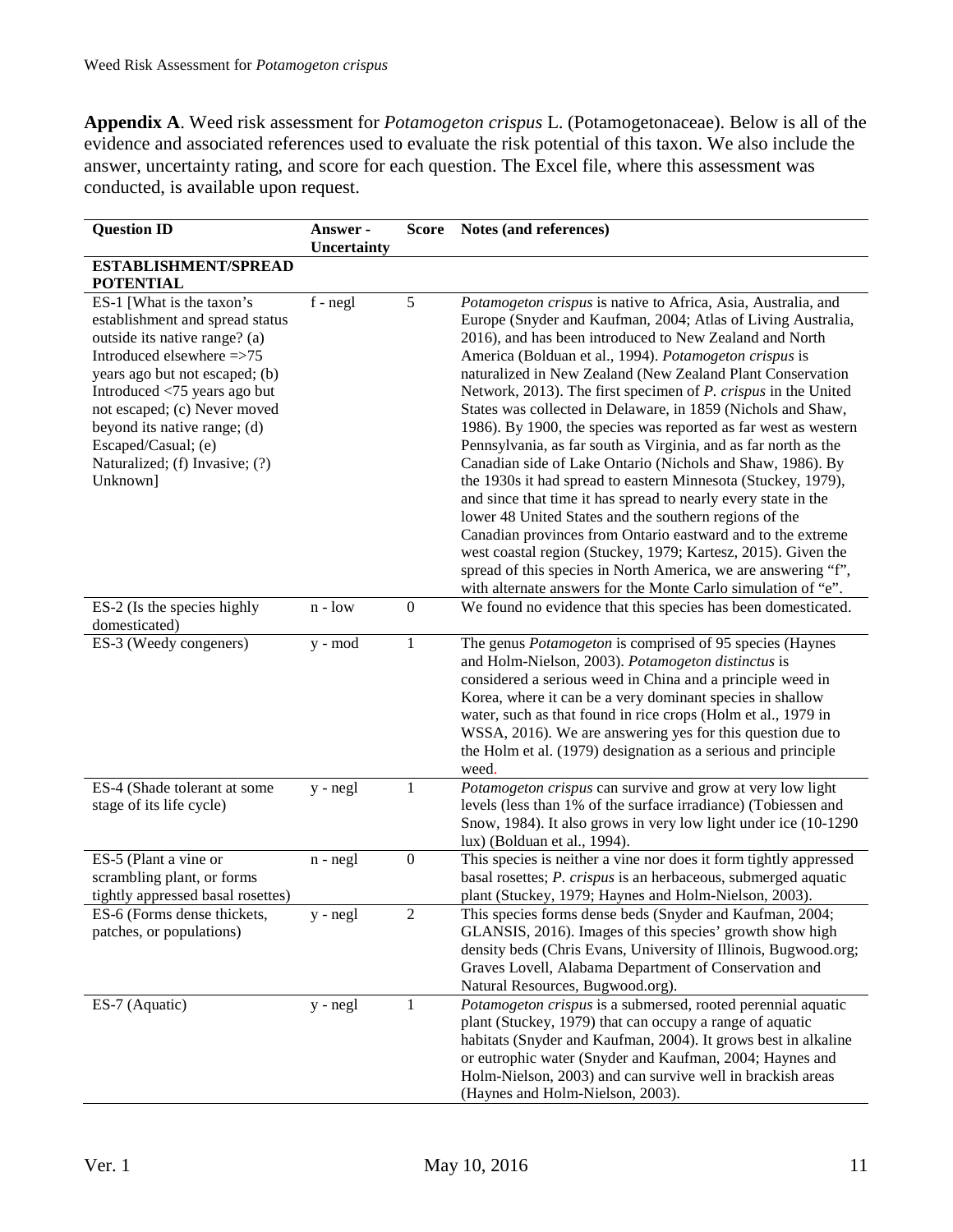| <b>Question ID</b>                                                                                                                                                                                                     | Answer -<br>Uncertainty | <b>Score</b>     | Notes (and references)                                                                                                                                                                                                                                                                                                                                                                                                                                                                                                                                                                                                                                                                                                                                                                                                                                                                                       |
|------------------------------------------------------------------------------------------------------------------------------------------------------------------------------------------------------------------------|-------------------------|------------------|--------------------------------------------------------------------------------------------------------------------------------------------------------------------------------------------------------------------------------------------------------------------------------------------------------------------------------------------------------------------------------------------------------------------------------------------------------------------------------------------------------------------------------------------------------------------------------------------------------------------------------------------------------------------------------------------------------------------------------------------------------------------------------------------------------------------------------------------------------------------------------------------------------------|
| ES-8 (Grass)                                                                                                                                                                                                           | $n - negl$              | $\boldsymbol{0}$ | This species is not a grass, but is a member of the family<br>Potamogetonaceae (NGRP, 2016; Haynes and Holm-Nielson,<br>2003).                                                                                                                                                                                                                                                                                                                                                                                                                                                                                                                                                                                                                                                                                                                                                                               |
| ES-9 (Nitrogen-fixing woody<br>plant)                                                                                                                                                                                  | $n - negl$              | $\boldsymbol{0}$ | We found no evidence that this species fixes nitrogen. Further,<br>this species is not in a plant family known to have N-fixing<br>capabilities (Martin and Dowd, 1990; NGRP, 2016; Haynes<br>and Holm-Nielson, 2003). Potamogeton crispus is an aquatic<br>herb (Stuckey, 1979; Haynes and Holm-Nielson, 2003).                                                                                                                                                                                                                                                                                                                                                                                                                                                                                                                                                                                             |
| ES-10 (Does it produce viable<br>seeds or spores)                                                                                                                                                                      | $y - high$              | 1                | Seeds observed in lakes in the Pongolo River flood plain of<br>South Africa exhibited germination rates of 0.001%, where 4 of<br>the 1450 seeds observed germinated (Rogers and Breen, 1980).<br>Seeds did not germinate in laboratory tests of dormancy<br>(Muenscher, 1938). Ganie et al. (2008) obtained laboratory<br>germination rates of 4%, but seeds that germinated did develop<br>into seedlings. Germination of P. crispus seeds has not been<br>well-studied, and field germination rates are unknown (Nichols<br>and Shaw, 1986). Given the information we were able to find,<br>we are answering yes, with high uncertainty, because although<br>germination rates and viability may be low, it is apparent that<br>seeds are capable of developing.                                                                                                                                           |
| ES-11 (Self-compatible or<br>apomictic)                                                                                                                                                                                | $\overline{?}$ - max    | $\boldsymbol{0}$ | We found no evidence regarding self-compatibility. Sexual<br>reproduction mechanisms for this species have not been well<br>reviewed, so we are answering unknown.                                                                                                                                                                                                                                                                                                                                                                                                                                                                                                                                                                                                                                                                                                                                           |
| ES-12 (Requires specialist<br>pollinators)                                                                                                                                                                             | $n - negl$              | $\boldsymbol{0}$ | Inflorescences of species in the genus Potamogeton are borne<br>above the surface of the water (DiTomaso et al., 2013), and<br>most species in the genus <i>Potamogeton</i> are wind pollinated<br>(Catling and Dobson, 1985; Haynes and Holm-Nielson, 2003;<br>DiTomaso et al., 2013). While we did not find direct evidence<br>of <i>P. crispus</i> being wind pollinated on a species level, this plant<br>is well-studied and we found no evidence that it requires<br>specialist pollinators.                                                                                                                                                                                                                                                                                                                                                                                                           |
| ES-13 [What is the taxon's<br>minimum generation time? (a)<br>less than a year with multiple<br>generations per year; (b) 1 year,<br>usually annuals; (c) 2 or 3<br>years; (d) more than 3 years; or<br>$(?)$ unknown] | $b - negl$              | 1                | Potamogeton crispus is a perennial species (Catling and<br>Dobson, 1985) that reproduces sexually via seed and<br>vegetatively via turions (DiTomaso et al., 2013) and fragments<br>(Heidbüchel et al., 2016). Turions and fruits develop in early<br>spring and drop to the bottom of the water and lie dormant<br>throughout summer (Tobiessen and Snow, 1984). Fruits and<br>turions germinate in the fall (Bolduan et al., 1994; Catling and<br>Dobson, 1985). Young plants overwinter and grow rapidly in<br>the spring (Bolduan et al., 1994), and die back in early summer<br>(Catling and Dobson, 1985). Fragments will naturally detach<br>from the parent stem due to herbivory or flow velocity, and<br>these fragments will quickly regenerate (Heidbüchel et al.,<br>2016). Alternate answers for the Monte Carlo simulation are<br>both "c" for seed production, as this plant is a perennial. |
| ES-14 (Prolific reproduction)                                                                                                                                                                                          | $n - low$               | $-1$             | Reports of seed production are highly variable. Hunt and Lutz<br>(1959) report that plants produce 1110-1394 seeds/m <sup>2</sup> . Seed<br>production in a South African lake was $561/m^2$ (Rogers and<br>Breen, 1980). A single plant can produce up to 960 seeds (Yeo,<br>1966). Regardless of variability, no reports meet the threshold<br>of 5000 seeds / $m2$ to be considered prolific production, so we<br>are answering no.                                                                                                                                                                                                                                                                                                                                                                                                                                                                       |
| ES-15 (Propagules likely to be                                                                                                                                                                                         | $y - negl$              | 1                | Plant fragments are transported on aquatic equipment such as                                                                                                                                                                                                                                                                                                                                                                                                                                                                                                                                                                                                                                                                                                                                                                                                                                                 |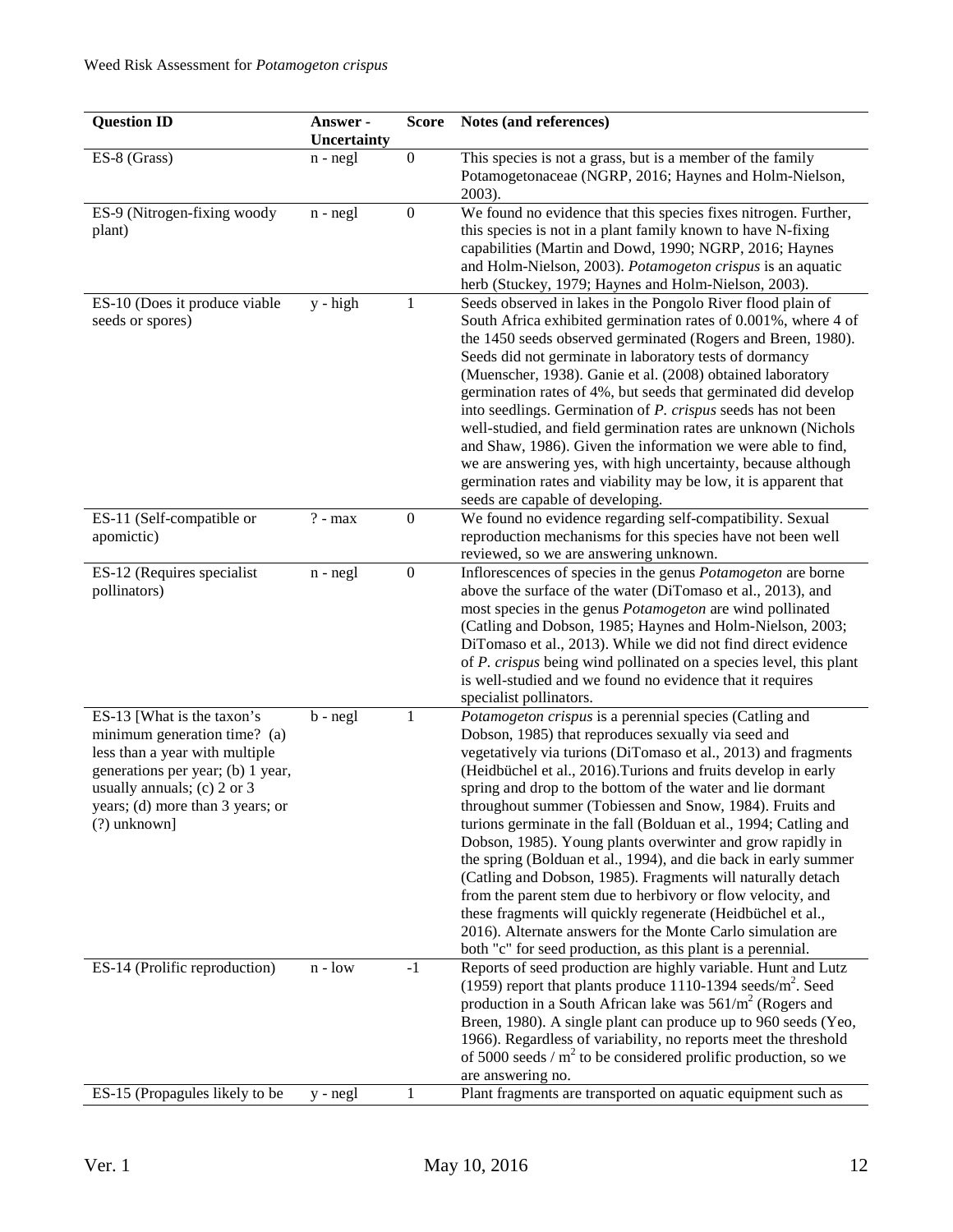| <b>Question ID</b>             | Answer -<br>Uncertainty | <b>Score</b>     | Notes (and references)                                                                                                           |
|--------------------------------|-------------------------|------------------|----------------------------------------------------------------------------------------------------------------------------------|
| dispersed unintentionally by   |                         |                  | boats, trailers, motors, and fishing gear (Indiana DNR, 2009;                                                                    |
| people)                        |                         |                  | Southeastern Wisconsin Invasive Species Consortium, 2016;                                                                        |
|                                |                         |                  | Bruckerhoff et al., 2015).                                                                                                       |
| ES-16 (Propagules likely to    | y - mod                 | $\overline{2}$   | Potamogeton crispus occurs in aquaculture facilities and could                                                                   |
| disperse in trade as           |                         |                  | be moved in contaminated water with fry (Catling and Dobson,                                                                     |
| contaminants or hitchhikers)   |                         |                  | 1985). Long distance spread is associated with fish hatchery                                                                     |
|                                |                         |                  | movement of contaminated water; early reports of specimens                                                                       |
|                                |                         |                  | from Missouri, Minnesota, Iowa, Oklahoma, and North<br>Carolina came from waters associated with fish hatcheries                 |
|                                |                         |                  | (Bolduan et al., 1994). Without direct evidence of movement,                                                                     |
|                                |                         |                  | we are answering yes, but with moderate uncertainty.                                                                             |
| ES-17 (Number of natural       | $\mathfrak{Z}$          | $\overline{2}$   | Fruit, seed, and propagules traits for questions ES-17a through                                                                  |
| dispersal vectors)             |                         |                  | ES-17e. Fruits are oval shaped, red to reddish brown, and 6 mm                                                                   |
|                                |                         |                  | x 2.5 mm in size (Haynes and Holm-Nielson, 2003). We were                                                                        |
|                                |                         |                  | unable to find seed traits for this species, and they are not                                                                    |
|                                |                         |                  | reviewed in any floras that we accessed. Based on the available                                                                  |
|                                |                         |                  | literature, it appears as though seedlings sprout directly from                                                                  |
|                                |                         |                  | fruit and the seed is not shed prior to germination. Turions are                                                                 |
|                                |                         |                  | stem buds developed in the leaf axils and consist of several                                                                     |
|                                |                         |                  | reduced, overlapping leaves (DiTomaso et al., 2013).                                                                             |
| ES-17a (Wind dispersal)        | n - mod                 |                  | We found no evidence that this species is dispersed by wind.                                                                     |
|                                |                         |                  | However, with minimal information available regarding seed                                                                       |
|                                |                         |                  | traits, we are using moderate uncertainty.                                                                                       |
| ES-17b (Water dispersal)       | y - negl                |                  | Fruits are released in water and may float for up to 18 months                                                                   |
|                                |                         |                  | (Haynes and Holm-Nielson, 2003). Turions are distributed                                                                         |
| ES-17c (Bird dispersal)        |                         |                  | passively via water flow (Mikulyuk and Nault, 2009).                                                                             |
|                                | $y - negl$              |                  | Birds eat the seeds (Catling and Dobson, 1985), and seeds<br>ingested by birds retain their endocarp and have high               |
|                                |                         |                  | germination rates after passing through the digestive tract                                                                      |
|                                |                         |                  | (Haynes and Holm-Nielson, 2003). Ducks are responsible for                                                                       |
|                                |                         |                  | much of the spread of P. crispus throughout the United States                                                                    |
|                                |                         |                  | (Stuckey, 1979).                                                                                                                 |
| ES-17d (Animal external        | $y - high$              |                  | Fruit and turions can become caught in animal feet and be                                                                        |
| dispersal)                     |                         |                  | dispersed to new water bodies (Michigan DEQ, 2016;                                                                               |
|                                |                         |                  | DiTomaso et al., 2013). This form of dispersal is not well-                                                                      |
|                                |                         |                  | reviewed in the literature, and the cases in which it is discussed,                                                              |
|                                |                         |                  | the mechanisms of attachment are not fully explored.                                                                             |
|                                |                         |                  | Therefore, we are using high uncertainty without further                                                                         |
|                                |                         |                  | evidence of dispersal.                                                                                                           |
| ES-17e (Animal internal        | n - mod                 |                  | DiTomaso et al. (2013) note that seeds are ingested by wildlife<br>and may be spread in this manner, however they do not specify |
| dispersal)                     |                         |                  | if wildlife refers to birds or other animals as well. No other                                                                   |
|                                |                         |                  | sources mention this as a potential dispersal mechanism, so we                                                                   |
|                                |                         |                  | are answering no.                                                                                                                |
| ES-18 (Evidence that a         | $? - max$               | $\boldsymbol{0}$ | Rogers and Breen (1980) determined that P. crispus produced                                                                      |
| $persistent (>1yr)$ propagule  |                         |                  | 561 seeds/m2, and found in the sediment 1960 seeds/m2,                                                                           |
| bank (seed bank) is formed)    |                         |                  | indicating a seed bank consisting of about four years' worth of                                                                  |
|                                |                         |                  | seeds. This species also forms turion banks (Indiana DNR,                                                                        |
|                                |                         |                  | 2009; James, 2008). We were unable to determine if the turion                                                                    |
|                                |                         |                  | banks persist for more than a year. We are answering unknown                                                                     |
|                                |                         |                  | for this question because seed banks are not a well-reviewed                                                                     |
|                                |                         |                  | source of seedling production.                                                                                                   |
| ES-19 (Tolerates/benefits from | $y - negl$              | 1                | Mechanical control will spread fragments that can resprout                                                                       |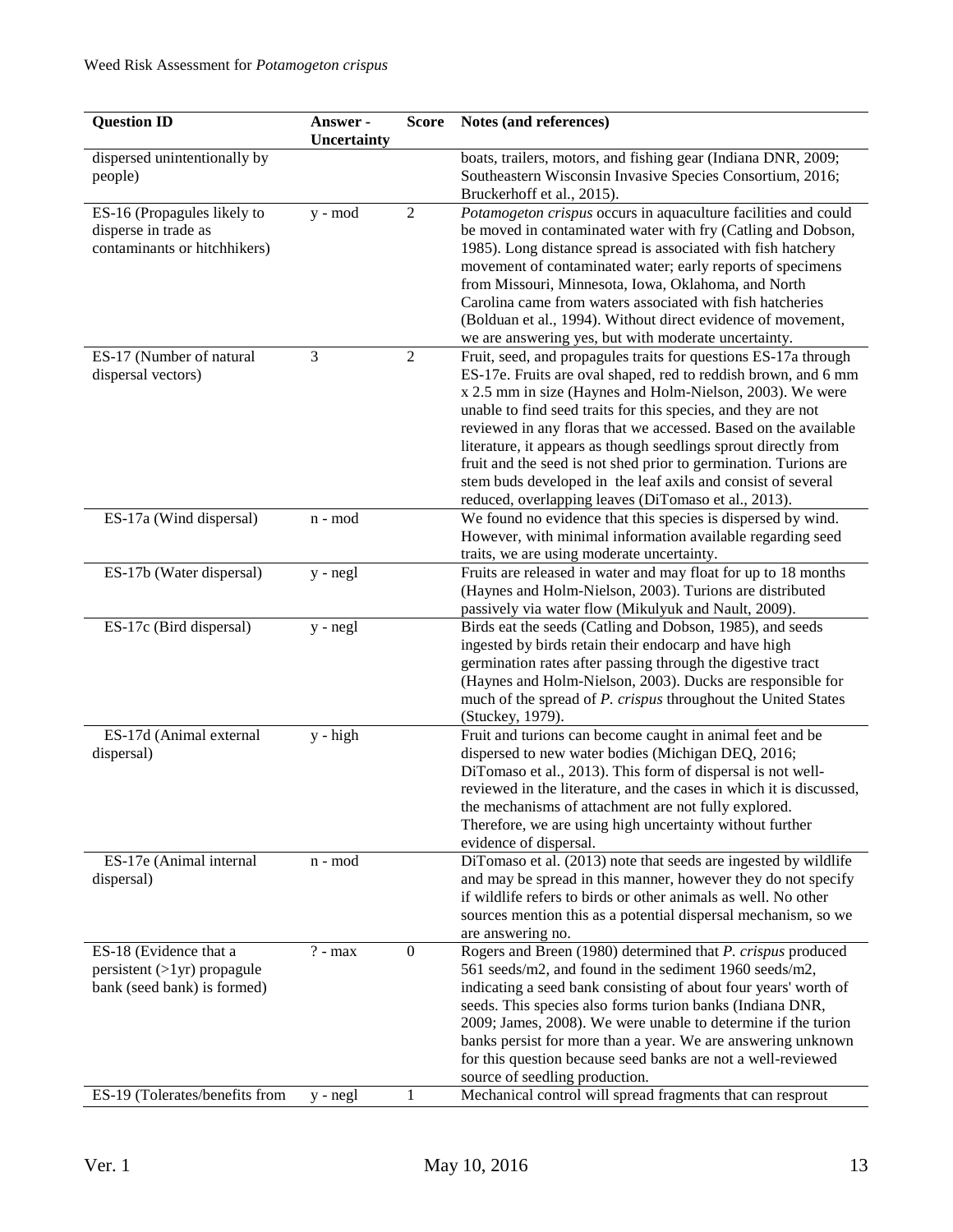| <b>Question ID</b>                                                                     | Answer -    | <b>Score</b>     | Notes (and references)                                                                                                                                                                                                                                                                                                                                                                                                                                                                                                                                                                                                                                                                                                                                                                                                                                                                                                       |
|----------------------------------------------------------------------------------------|-------------|------------------|------------------------------------------------------------------------------------------------------------------------------------------------------------------------------------------------------------------------------------------------------------------------------------------------------------------------------------------------------------------------------------------------------------------------------------------------------------------------------------------------------------------------------------------------------------------------------------------------------------------------------------------------------------------------------------------------------------------------------------------------------------------------------------------------------------------------------------------------------------------------------------------------------------------------------|
|                                                                                        | Uncertainty |                  | elsewhere (DiTomaso et al., 2013). Stem fragments with at                                                                                                                                                                                                                                                                                                                                                                                                                                                                                                                                                                                                                                                                                                                                                                                                                                                                    |
| mutilation, cultivation or fire)                                                       |             |                  | least one node have a high regeneration capacity (Heidbüchel et<br>al., 2016). Fragment lengths of 2 cm, 4 cm, and 6 cm each<br>resprouted successfully and showed no difference in<br>regeneration ability (Jiang et al., 2008), and fragments<br>weighing 1.4 g were able to resprout after 12 hours of drying<br>(Bruckerhoff et al., 2015).                                                                                                                                                                                                                                                                                                                                                                                                                                                                                                                                                                              |
| ES-20 (Is resistant to some<br>herbicides or has the potential<br>to become resistant) | $n - low$   | $\boldsymbol{0}$ | We found no evidence that this species is resistant to<br>herbicides, and it is not listed by Heap (2013) as a weed that is<br>resistant to herbicides. Herbicides that have been found to be<br>effective to manage P. crispus include 6-benzyladenine,<br>acrolein, diquat, endothall, gibberilic acid, flumioxazin,<br>fluridone, and imazamox (Michigan DEQ, 2016).                                                                                                                                                                                                                                                                                                                                                                                                                                                                                                                                                      |
| ES-21 (Number of cold                                                                  | 9           | $\boldsymbol{0}$ |                                                                                                                                                                                                                                                                                                                                                                                                                                                                                                                                                                                                                                                                                                                                                                                                                                                                                                                              |
| hardiness zones suitable for its<br>survival)                                          |             |                  |                                                                                                                                                                                                                                                                                                                                                                                                                                                                                                                                                                                                                                                                                                                                                                                                                                                                                                                              |
| ES-22 (Number of climate                                                               | 10          | $\overline{2}$   |                                                                                                                                                                                                                                                                                                                                                                                                                                                                                                                                                                                                                                                                                                                                                                                                                                                                                                                              |
| types suitable for its survival)                                                       |             |                  |                                                                                                                                                                                                                                                                                                                                                                                                                                                                                                                                                                                                                                                                                                                                                                                                                                                                                                                              |
| ES-23 (Number of precipitation                                                         | 11          | $\mathbf{1}$     |                                                                                                                                                                                                                                                                                                                                                                                                                                                                                                                                                                                                                                                                                                                                                                                                                                                                                                                              |
| bands suitable for its survival)<br><b>IMPACT POTENTIAL</b>                            |             |                  |                                                                                                                                                                                                                                                                                                                                                                                                                                                                                                                                                                                                                                                                                                                                                                                                                                                                                                                              |
|                                                                                        |             |                  |                                                                                                                                                                                                                                                                                                                                                                                                                                                                                                                                                                                                                                                                                                                                                                                                                                                                                                                              |
| <b>General Impacts</b><br>Imp-G1 (Allelopathic)                                        |             |                  | Pakdel et al. (2013) found an inhibitory effect of <i>P. crispus</i>                                                                                                                                                                                                                                                                                                                                                                                                                                                                                                                                                                                                                                                                                                                                                                                                                                                         |
|                                                                                        | $? - max$   | 0.1              | shoots on the growth of the cyanobacteria Anabaena variabilis<br>Kützing. However, Nakai et al. (1999) found no evidence of<br>allelopathy toward three blue-green algae (Microcyctis<br>aeruginosa, Anabaena flos-aquae, and Phormidium tenue).<br>Allelopathy has not been well studied in this species; therefore<br>we are answering unknown.                                                                                                                                                                                                                                                                                                                                                                                                                                                                                                                                                                            |
| Imp-G2 (Parasitic)                                                                     | $n - negl$  | $\boldsymbol{0}$ | We found no evidence that this species is parasitic.<br>Furthermore, P. crispus does not belong to a family known to<br>contain parasitic plants (Heide-Jorgensen, 2008; NGRP, 2015;<br>Haynes and Holm-Nielson, 2003).                                                                                                                                                                                                                                                                                                                                                                                                                                                                                                                                                                                                                                                                                                      |
| <b>Impacts to Natural Systems</b>                                                      |             |                  |                                                                                                                                                                                                                                                                                                                                                                                                                                                                                                                                                                                                                                                                                                                                                                                                                                                                                                                              |
| Imp-N1 (Changes ecosystem<br>processes and parameters that<br>affect other species)    | $y - low$   | 0.4              | Potamogeton crispus growth contributes to the depletion of<br>water nutrients (Catling and Dobson, 1985) and affects the<br>nutrient composition of a water body (Bolduan et al., 1994).<br>When the spring foliage dies off in midsummer, the oxygen<br>demand created by decomposition may severely deplete the<br>levels of dissolved oxygen (Catling and Dobson, 1985). The<br>massive anoxic degradation of <i>P. crispus</i> releases dimethyl<br>sulfide, dimethyl disulfide, and dimethyl trisulfide, and greatly<br>changes the cycling of iron, sulfur, and nutrients in the water<br>column (Shen et al., 2014). In a laboratory study of P. crispus<br>growth on nutrients in the water column and sediments, Mi et<br>al. (2008) found that Ca, Mg, and Si concentrations in the water<br>column were significantly lower, and P and Cu concentrations<br>were significantly higher than in unplanted controls. |
| Imp-N2 (Changes habitat<br>structure)                                                  | y - mod     | 0.2              | Potamogeton crispus growth begins early in the spring, when<br>water temperatures are still too cold for native species growth<br>(Tobiessen and Snow, 1984; Bolduan et al., 1994). This creates<br>a dense vegetative population before native species can create<br>this layer (Tobiessen and Snow, 1984; GLANSIS, 2016). While                                                                                                                                                                                                                                                                                                                                                                                                                                                                                                                                                                                            |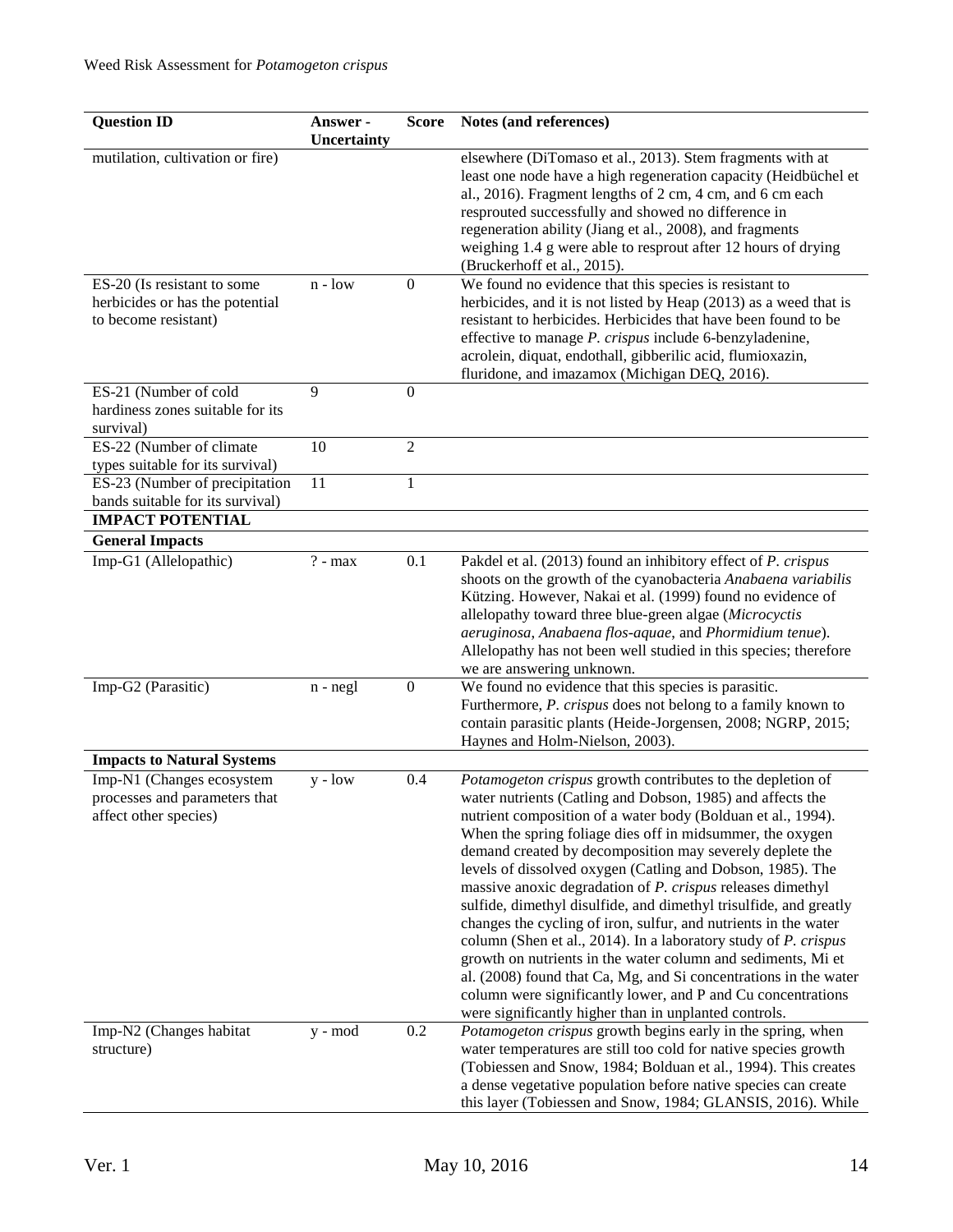| <b>Question ID</b>                                                               | Answer -<br>Uncertainty | <b>Score</b>     | Notes (and references)                                                                                                                                                                                                                                                                                                                                                                                                                                                                                                                               |
|----------------------------------------------------------------------------------|-------------------------|------------------|------------------------------------------------------------------------------------------------------------------------------------------------------------------------------------------------------------------------------------------------------------------------------------------------------------------------------------------------------------------------------------------------------------------------------------------------------------------------------------------------------------------------------------------------------|
|                                                                                  |                         |                  | this doesn't necessarily create a new layer, it does create this                                                                                                                                                                                                                                                                                                                                                                                                                                                                                     |
|                                                                                  |                         |                  | layer sooner than the native population would. Therefore, we<br>are answering yes, with moderate uncertainty.                                                                                                                                                                                                                                                                                                                                                                                                                                        |
| Imp-N3 (Changes species                                                          | y - negl                | 0.2              | Potamogeton crispus outcompetes native aquatics by shading                                                                                                                                                                                                                                                                                                                                                                                                                                                                                           |
| diversity)                                                                       |                         |                  | them out (Snyder and Kaufman, 2004; Catling and Dobson,<br>1985) and decreases biodiversity (GLANSIS, 2016; Michigan                                                                                                                                                                                                                                                                                                                                                                                                                                 |
|                                                                                  |                         |                  | DEQ, 2016).                                                                                                                                                                                                                                                                                                                                                                                                                                                                                                                                          |
| Imp-N4 (Is it likely to affect<br>federal Threatened and<br>Endangered species?) | y-mod                   |                  | We found no evidence that this species currently affects federal<br>T&E species, however, the Connecticut Department of<br>Environmental Protection currently treats P. crispus in order to<br>protect populations of P. vaseyi, a Connecticut state endangered<br>species (Bugbee, 2009). However, because it forms dense<br>patches (Snyder and Kaufman, 2004; GLANSIS, 2016),<br>reduces biodiversity (see Imp-N3) and alters habitat structure<br>(see Imp-N2), we think it is likely to affected T&E aquatic<br>plant species if they co-occur. |
| Imp-N5 (Is it likely to affect<br>any globally outstanding                       | y - mod                 | 0.1              | Potamogeton crispus is already present in many counties in the<br>states of Alabama, California, North Carolina, Oregon,                                                                                                                                                                                                                                                                                                                                                                                                                             |
| ecoregions?)                                                                     |                         |                  | Virginia, and Washington that are designated as globally                                                                                                                                                                                                                                                                                                                                                                                                                                                                                             |
|                                                                                  |                         |                  | outstanding ecoregions (Ricketts et al., 1999). We are                                                                                                                                                                                                                                                                                                                                                                                                                                                                                               |
|                                                                                  |                         |                  | answering yes based on the evidence of occurrence and effects<br>discussed in Imp-N1 through Imp-N3, however given the                                                                                                                                                                                                                                                                                                                                                                                                                               |
|                                                                                  |                         |                  | moderate levels of uncertainty used for the previous questions;                                                                                                                                                                                                                                                                                                                                                                                                                                                                                      |
|                                                                                  |                         |                  | we are conservatively using moderate uncertainty for this                                                                                                                                                                                                                                                                                                                                                                                                                                                                                            |
| Imp-N6 [What is the taxon's                                                      | c - low                 | 0.6              | question.<br>Potamogeton crispus is considered an environmental weed in                                                                                                                                                                                                                                                                                                                                                                                                                                                                              |
| weed status in natural systems?                                                  |                         |                  | New Zealand (Howell, 2008) and North America (DiTomaso et                                                                                                                                                                                                                                                                                                                                                                                                                                                                                            |
| (a) Taxon not a weed; (b) taxon                                                  |                         |                  | al., 2013; Michigan DEQ, 2016). Mechanical harvesting is not                                                                                                                                                                                                                                                                                                                                                                                                                                                                                         |
| a weed but no evidence of<br>control; (c) taxon a weed and                       |                         |                  | effective in controlling P. crispus in natural areas; weed<br>harvesters will spread fragments that can resprout elsewhere,                                                                                                                                                                                                                                                                                                                                                                                                                          |
| evidence of control efforts]                                                     |                         |                  | and drawdowns tend to be ineffective as plants can resprout                                                                                                                                                                                                                                                                                                                                                                                                                                                                                          |
|                                                                                  |                         |                  | from rhizomes (DiTomaso et al., 2013). Several herbicides are                                                                                                                                                                                                                                                                                                                                                                                                                                                                                        |
|                                                                                  |                         |                  | effective for use in natural areas, including penoxsulam,<br>imazamox, fluridone, diquat, flumioxazin, acrolein, and                                                                                                                                                                                                                                                                                                                                                                                                                                 |
|                                                                                  |                         |                  | endothall (DiTomaso et al., 2013). The Connecticut                                                                                                                                                                                                                                                                                                                                                                                                                                                                                                   |
|                                                                                  |                         |                  | Department of Environmental Protection conducted herbicide                                                                                                                                                                                                                                                                                                                                                                                                                                                                                           |
|                                                                                  |                         |                  | treatments using diquat in order to control P. crispus growth in                                                                                                                                                                                                                                                                                                                                                                                                                                                                                     |
|                                                                                  |                         |                  | Crystal Lake, CT, and to protect populations of P. vaseyi, a<br>Connecticut state endangered species (Bugbee, 2009). We are                                                                                                                                                                                                                                                                                                                                                                                                                          |
|                                                                                  |                         |                  | answering "c", and we are using low uncertainty. Alternate                                                                                                                                                                                                                                                                                                                                                                                                                                                                                           |
|                                                                                  |                         |                  | answers for the Monte Carlo simulation are both "b."                                                                                                                                                                                                                                                                                                                                                                                                                                                                                                 |
| Impact to Anthropogenic Systems (cities, suburbs,<br>roadways)                   |                         |                  |                                                                                                                                                                                                                                                                                                                                                                                                                                                                                                                                                      |
| Imp-A1 (Negatively impacts                                                       | n - mod                 | $\boldsymbol{0}$ | We found no evidence of that P. crispus impacts personal                                                                                                                                                                                                                                                                                                                                                                                                                                                                                             |
| personal property, human                                                         |                         |                  | property, human safety, or public infrastructure.                                                                                                                                                                                                                                                                                                                                                                                                                                                                                                    |
| safety, or public infrastructure)<br>Imp-A2 (Changes or limits                   | y - negl                | 0.1              | Dense mats of P. crispus disrupt boating, swimming, and                                                                                                                                                                                                                                                                                                                                                                                                                                                                                              |
| recreational use of an area)                                                     |                         |                  | fishing (Snyder and Kaufman, 2004) and severely restrict                                                                                                                                                                                                                                                                                                                                                                                                                                                                                             |
|                                                                                  |                         |                  | water-based recreation (Catling and Dobson, 1985). Dense                                                                                                                                                                                                                                                                                                                                                                                                                                                                                             |
|                                                                                  |                         |                  | colonies of <i>P. crispus</i> can restrict access to docks and fishing<br>areas until July, when the plants die back (GLANSIS, 2016)                                                                                                                                                                                                                                                                                                                                                                                                                 |
| Imp-A3 (Affects desirable and                                                    | $n - low$               | $\boldsymbol{0}$ | We found no evidence that this species affects ornamental                                                                                                                                                                                                                                                                                                                                                                                                                                                                                            |
| ornamental plants, and                                                           |                         |                  | plants and vegetation.                                                                                                                                                                                                                                                                                                                                                                                                                                                                                                                               |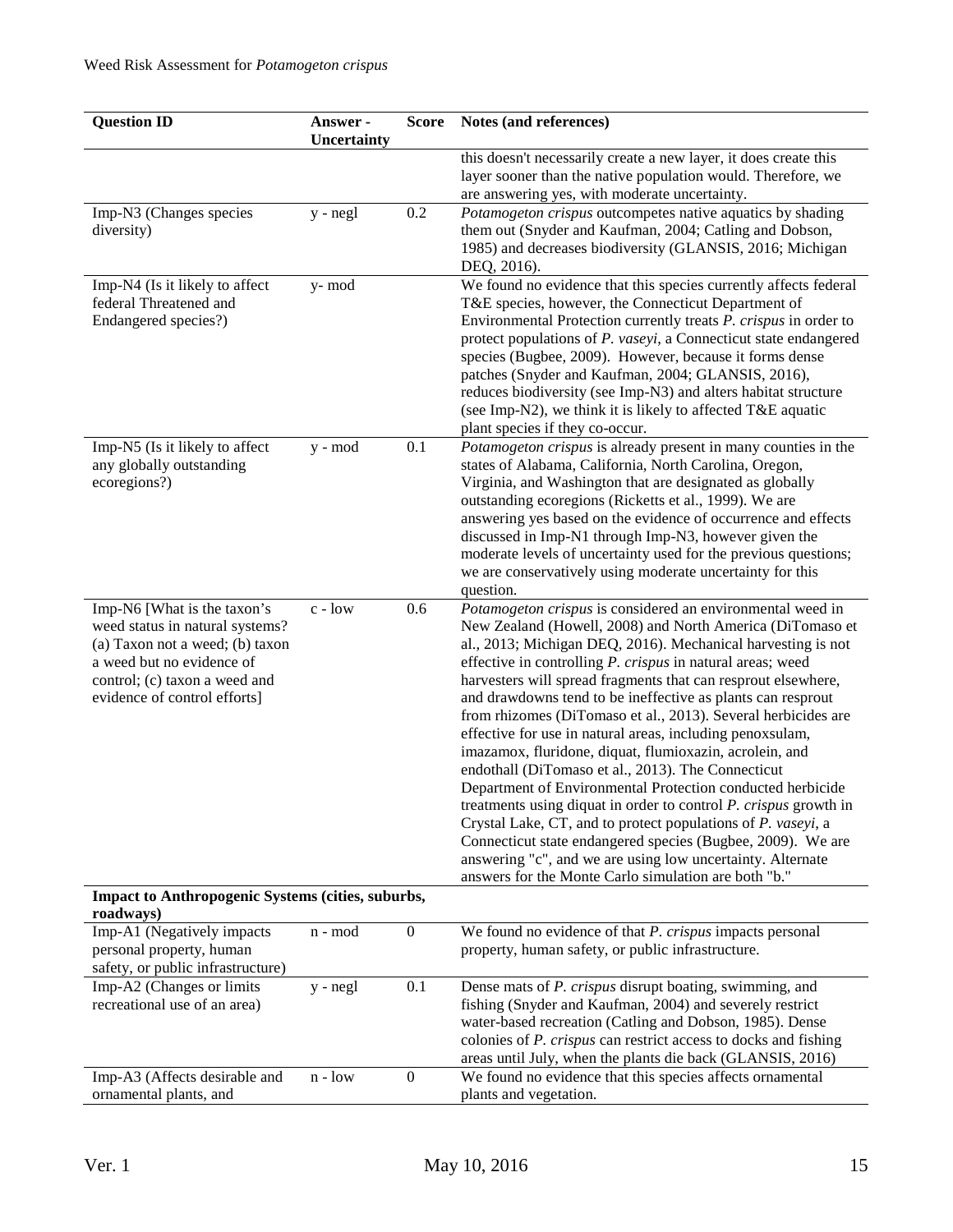| <b>Question ID</b>                                                                                                                                                                                       | Answer -    | <b>Score</b>     | Notes (and references)                                                                                                                                                                                                                                                                                                                                                                                                                                                                                                                                                                                                                                                                                                                                                                 |
|----------------------------------------------------------------------------------------------------------------------------------------------------------------------------------------------------------|-------------|------------------|----------------------------------------------------------------------------------------------------------------------------------------------------------------------------------------------------------------------------------------------------------------------------------------------------------------------------------------------------------------------------------------------------------------------------------------------------------------------------------------------------------------------------------------------------------------------------------------------------------------------------------------------------------------------------------------------------------------------------------------------------------------------------------------|
|                                                                                                                                                                                                          | Uncertainty |                  |                                                                                                                                                                                                                                                                                                                                                                                                                                                                                                                                                                                                                                                                                                                                                                                        |
| vegetation)                                                                                                                                                                                              |             |                  |                                                                                                                                                                                                                                                                                                                                                                                                                                                                                                                                                                                                                                                                                                                                                                                        |
| Imp-A4 [What is the taxon's<br>weed status in anthropogenic<br>systems? (a) Taxon not a weed;<br>(b) Taxon a weed but no<br>evidence of control; (c) Taxon a<br>weed and evidence of control<br>efforts] | b - mod     | 0.1              | In the United States there are many reports of curly-leaved<br>pondweed becoming a serious weed problem in restricting<br>water-based recreation (Catling and Dobson, 1985). In 2006,<br>the Maine Department of Environmental Protection halted<br>efforts to hand remove P. crispus in West Pond from property<br>owner's lakefront areas because the populations were too dense<br>(West Pond Association, 2006). The U.S. Army Corps of<br>Engineers suggests the use of benthic barriers to control small,<br>high use areas such as boat ramps and docks (Utah Division of<br>Wildlife Resources, 2016). We were unable to find much<br>evidence of control in this system; therefore we are answering<br>"b", as it is likely, given the results of our literature search, that |
|                                                                                                                                                                                                          |             |                  | the majority of stakeholders do not control P. crispus in<br>anthropogenic systems. Alternate answers for the Monte Carlo<br>simulation are both "c".                                                                                                                                                                                                                                                                                                                                                                                                                                                                                                                                                                                                                                  |
| <b>Impact to Production Systems</b>                                                                                                                                                                      |             |                  |                                                                                                                                                                                                                                                                                                                                                                                                                                                                                                                                                                                                                                                                                                                                                                                        |
| (agriculture, nurseries, forest                                                                                                                                                                          |             |                  |                                                                                                                                                                                                                                                                                                                                                                                                                                                                                                                                                                                                                                                                                                                                                                                        |
| plantations, orchards, etc.)                                                                                                                                                                             |             |                  |                                                                                                                                                                                                                                                                                                                                                                                                                                                                                                                                                                                                                                                                                                                                                                                        |
| Imp-P1 (Reduces crop/product<br>yield)                                                                                                                                                                   | $n - low$   | $\boldsymbol{0}$ | We found no evidence that P. crispus reduces crop/commodity<br>yield.                                                                                                                                                                                                                                                                                                                                                                                                                                                                                                                                                                                                                                                                                                                  |
| Imp-P2 (Lowers commodity<br>value)                                                                                                                                                                       | $n - low$   | $\boldsymbol{0}$ | We found no evidence that P. crispus lowers commodity<br>values.                                                                                                                                                                                                                                                                                                                                                                                                                                                                                                                                                                                                                                                                                                                       |
| Imp-P3 (Is it likely to impact<br>trade?)                                                                                                                                                                | y - mod     | 0.2              | Potamogeton crispus can be moved in the trade of aquaculture<br>and fish hatcheries, as discussed in ES-16. Honduras,<br>Indonesia, and Timor-Leste require phytosanitary certificates<br>declaring trade shipments to be free of P. crispus (APHIS,<br>2016). Therefore, we believe this species is likely to impact<br>trade and we are using moderate uncertainty to reflect our<br>confidence levels in the pathway of trade.                                                                                                                                                                                                                                                                                                                                                      |
| Imp-P4 (Reduces the quality or<br>availability of irrigation, or<br>strongly competes with plants<br>for water)                                                                                          | $y - high$  | 0.1              | Profuse growth of P. crispus impedes water flow in irrigation<br>canals (Catling and Dobson, 1985). Michigan's Status and<br>Strategy Guide for P. crispus notes that that impact of P.<br>crispus growth on water flow in irrigation systems has not been<br>well-studied (Michigan DEQ, 2016), and we were unable to<br>find any sources reviewing the impact of <i>P. crispus</i> that cited a<br>source other than Catling and Dobson (1985). We are<br>answering yes, but using high uncertainty without further<br>independent sources reviewing the impact of <i>P. crispus</i> on<br>irrigation canals.                                                                                                                                                                        |
| Imp-P5 (Toxic to animals,<br>including livestock/range<br>animals and poultry)                                                                                                                           | $n - negl$  | $\boldsymbol{0}$ | We found no evidence that this species is toxic. The seeds and<br>vegetative parts of curly-leaved pondweed are eaten by both<br>dabbling and diving ducks and by coots (Catling and Dobson,<br>1985)                                                                                                                                                                                                                                                                                                                                                                                                                                                                                                                                                                                  |
| Imp-P6 [What is the taxon's<br>weed status in production<br>systems? (a) Taxon not a weed;<br>(b) Taxon a weed but no<br>evidence of control; (c) Taxon a<br>weed and evidence of control<br>efforts]    | $b - low$   | 0.2              | Potamogeton crispus is a weed in fish hatcheries (Catling and<br>Dobson, 1985) and a weed of rice in Bangladesh and India<br>(Moody, 1989). However, we found no evidence that this<br>species is controlled in production systems. Alternate answers<br>for the Monte Carlo simulation are both "a".                                                                                                                                                                                                                                                                                                                                                                                                                                                                                  |
| <b>GEOGRAPHIC</b><br><b>POTENTIAL</b>                                                                                                                                                                    |             |                  | Unless otherwise indicated, the following evidence represents<br>geographically referenced points obtained from the Global                                                                                                                                                                                                                                                                                                                                                                                                                                                                                                                                                                                                                                                             |
|                                                                                                                                                                                                          |             |                  |                                                                                                                                                                                                                                                                                                                                                                                                                                                                                                                                                                                                                                                                                                                                                                                        |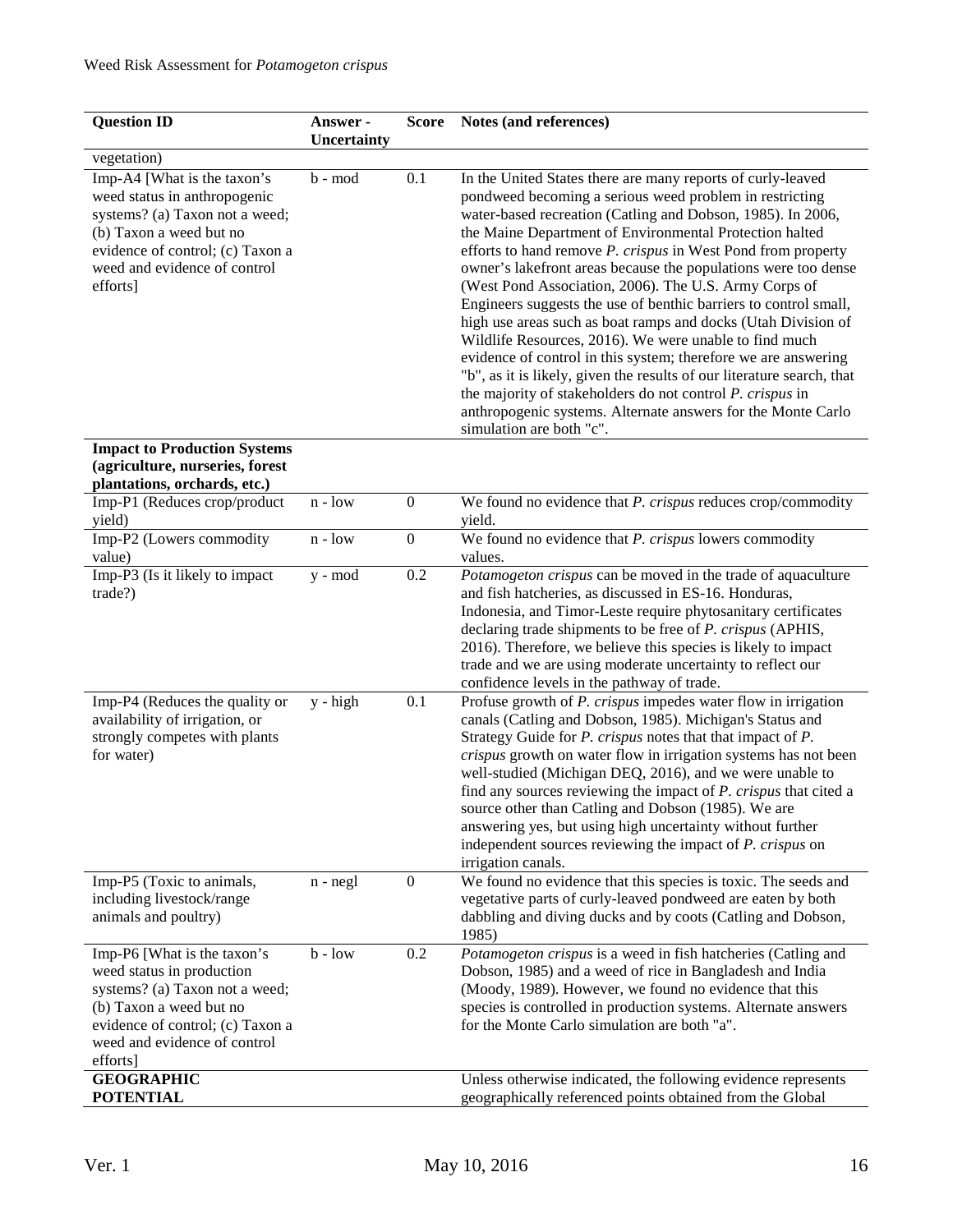| <b>Question ID</b>           | Answer -<br>Uncertainty       | <b>Score</b> | Notes (and references)                                                                                                         |
|------------------------------|-------------------------------|--------------|--------------------------------------------------------------------------------------------------------------------------------|
|                              |                               |              | Biodiversity Information Facility (GBIF, 2015).                                                                                |
| <b>Plant hardiness zones</b> |                               |              |                                                                                                                                |
| Geo-Z1 (Zone 1)              | $n - negl$                    | N/A          | We found no evidence that this species occurs in this plant                                                                    |
|                              |                               |              | hardiness zone.                                                                                                                |
| Geo-Z2 (Zone 2)              | $n - low$                     | N/A          | One point each in India and Tajikistan. We are answering "no"                                                                  |
|                              |                               |              | as these may be erroneous and the literature does not provide                                                                  |
|                              |                               |              | any evidence that this species would be capable of surviving in                                                                |
|                              |                               |              | this plant hardiness zone.                                                                                                     |
| Geo-Z3 (Zone 3)              | $\mathbf{n}$ - $\mathbf{mod}$ | N/A          | One point in Canada. We are answering "no" because this point                                                                  |
|                              |                               |              | may be erroneous and the literature does not provide any<br>evidence that this species would be capable of surviving in this   |
|                              |                               |              | plant hardiness zone.                                                                                                          |
| Geo-Z4 (Zone 4)              | $y - low$                     | N/A          | Canada and the United States: Colorado, New York, Vermont,                                                                     |
|                              |                               |              | and Wisconsin.                                                                                                                 |
| Geo-Z5 (Zone 5)              | y - negl                      | N/A          | Austria, Canada, Norway, and the United States: Illinois, Iowa,                                                                |
|                              |                               |              | New York, South Dakota, Washington, and Wisconsin.                                                                             |
| Geo-Z6 (Zone 6)              | y - negl                      | N/A          | Austria, Canada, Germany, and the United States: Connecticut,<br>Kansas, Massachusetts, Michigan, Missouri, and Washington.    |
| Geo-Z7 (Zone 7)              | $\overline{y}$ - negl         | N/A          | Canada, India, and the United States: Alabama, Arizona, Idaho,                                                                 |
|                              |                               |              | Maryland, Michigan, Nevada, Oregon, and Washington.                                                                            |
| Geo-Z8 (Zone 8)              | y - negl                      | N/A          | Australia, Canada, New Zealand, Pakistan, Spain, and the                                                                       |
|                              |                               |              | United States: Alabama, California, Oregon, and Washington.                                                                    |
| Geo-Z9 (Zone 9)              | y - negl                      | N/A          | Australia, New Zealand, Pakistan, South Africa, Spain, and the                                                                 |
|                              |                               |              | United States: Alabama, Arizona, California, Louisiana, South                                                                  |
| Geo-Z10 (Zone 10)            | y - negl                      | N/A          | Carolina, and Washington.<br>Australia, Costa Rica, Mexico, New Zealand, South Africa,                                         |
|                              |                               |              | Spain, and the United States: Arizona and California.                                                                          |
| Geo-Z11 (Zone 11)            | y - negl                      | N/A          | Australia, Colombia, Mauritania, Mexico, New Zealand, South                                                                    |
|                              |                               |              | Africa, Spain, and the United States: California.                                                                              |
| Geo-Z12 (Zone 12)            | y - mod                       | N/A          | Australia and New Zealand.                                                                                                     |
| Geo-Z13 (Zone 13)            | $n - high$                    | N/A          | Four points in Mexico and Costa Rica, but we are answering                                                                     |
|                              |                               |              | "no" because we do not have convincing evidence, either from<br>the geographic data or the literature, that this species could |
|                              |                               |              | survive in this plant hardiness zone.                                                                                          |
| Köppen - Geiger climate      |                               |              |                                                                                                                                |
| classes                      |                               |              |                                                                                                                                |
| Geo-C1 (Tropical rainforest) | y - mod                       | N/A          | Colombia and Costa Rica.                                                                                                       |
| Geo-C2 (Tropical savanna)    | $y - low$                     | N/A          | Australia, Costa Rica, and Mexico.                                                                                             |
| Geo-C3 (Steppe)              | y - negl                      | N/A          | Australia, Spain, and the United States: Arizona, California,                                                                  |
|                              |                               |              | Idaho, Oregon, and Washington.                                                                                                 |
| Geo-C4 (Desert)              | y - mod                       | N/A          | Australia and the United States: Arizona, California, and                                                                      |
|                              |                               |              | Nevada.                                                                                                                        |
| Geo-C5 (Mediterranean)       | $y - negl$                    | N/A          | Australia, France, Portugal, Spain, and the United States:<br>California, Oregon, and Washington.                              |
| Geo-C6 (Humid subtropical)   | $y - negl$                    | N/A          | Australia, China, Mexico, and the United States: Alabama,                                                                      |
|                              |                               |              | Louisiana, Maryland, Missouri, South Carolina, and Tennessee.                                                                  |
| Geo-C7 (Marine west coast)   | $y - negl$                    | N/A          | Australia, Canada, France, Mexico, New Zealand, Spain, and                                                                     |
|                              |                               |              | the United States: Washington.                                                                                                 |
| Geo-C8 (Humid cont. warm     | $y - negl$                    | N/A          | Japan, South Korea, and the United States: Connecticut,                                                                        |
| sum.)                        |                               |              | Illinois, Iowa, Kansas, Massachusetts, Missouri, Nebraska,                                                                     |
|                              |                               |              | Pennsylvania, Utah, and Wisconsin.                                                                                             |
| Geo-C9 (Humid cont. cool     | y - negl                      | N/A          | Canada, France, and the United States: Colorado, Connecticut,                                                                  |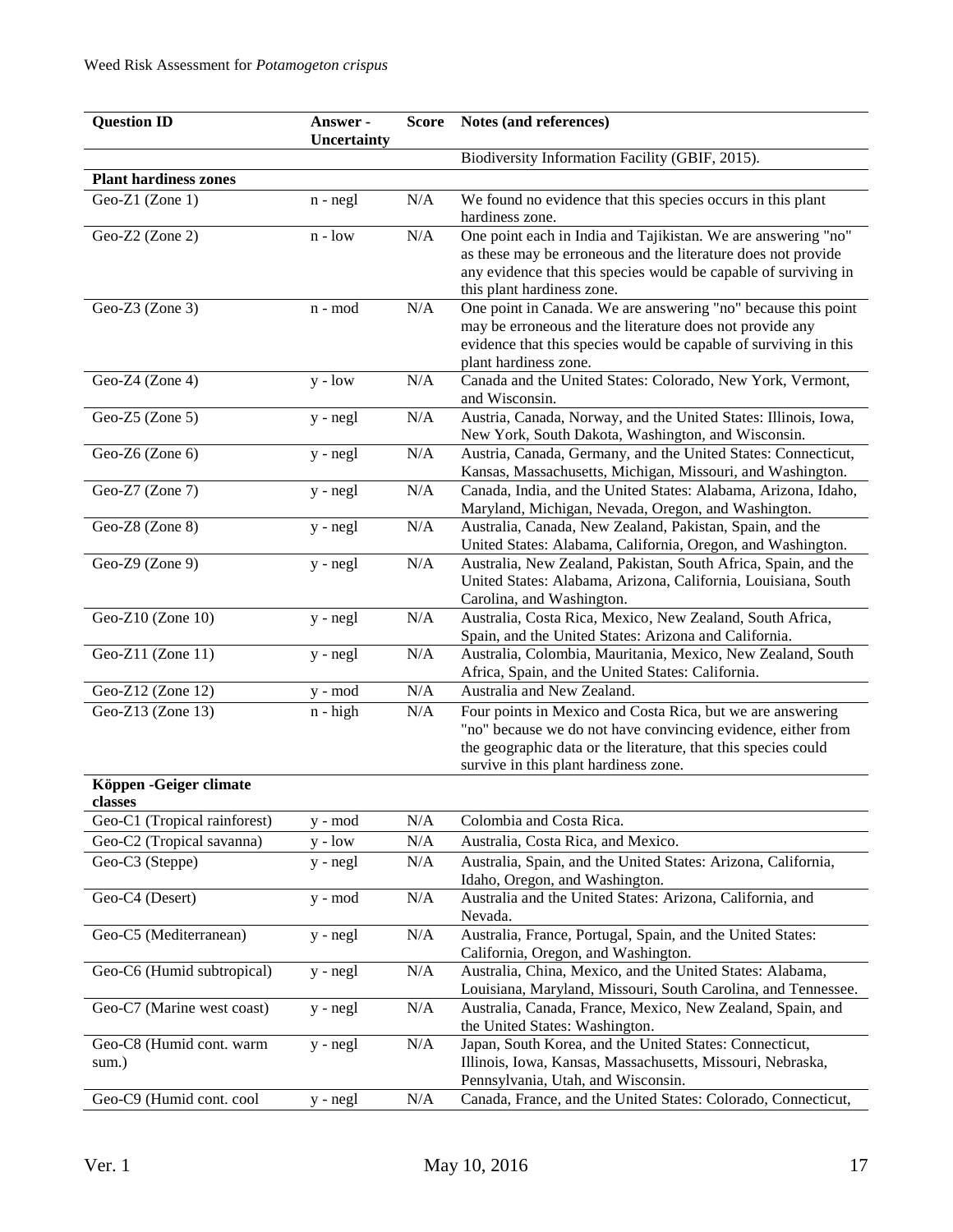| <b>Question ID</b>               | Answer -       | <b>Score</b> | Notes (and references)                                            |
|----------------------------------|----------------|--------------|-------------------------------------------------------------------|
|                                  | Uncertainty    |              |                                                                   |
| sum.)                            |                |              | Michigan, New York, Utah, Vermont, Washington, and                |
|                                  |                |              | Wisconsin.                                                        |
| Geo-C10 (Subarctic)              | y - negl       | N/A          | Austria, Finland, France, Germany, and Norway.                    |
| Geo-C11 (Tundra)                 | $n - low$      | N/A          | We found no evidence that this species exists or could survive    |
|                                  |                |              | in this climate class.                                            |
| Geo-C12 (Icecap)                 | $n - negl$     | $\rm N/A$    | We found no evidence that this species exists or could survive    |
|                                  |                |              | in this climate class.                                            |
| 10-inch precipitation bands      |                |              |                                                                   |
| Geo-R1 (0-10 inches; 0-25 cm)    | y - mod        | N/A          | Mexico and South Africa.                                          |
| Geo-R2 (10-20 inches; 25-51      | $y - negl$     | N/A          | Australia, Mexico, Spain, and South Africa.                       |
| $\text{cm}$ )                    |                |              |                                                                   |
| Geo-R3 (20-30 inches; 51-76      | $y - negl$     | N/A          | Australia, France, Mexico, New Zealand, and the United            |
| cm)                              |                |              | Kingdom.                                                          |
| Geo-R4 (30-40 inches; 76-102     | y - negl       | N/A          | Australia, Canada, France, New Zealand, Portugal, South           |
| cm)                              |                |              | Africa, and Switzerland.                                          |
| Geo-R5 (40-50 inches; 102-127    | $y - negl$     | N/A          | Australia, Canada, France, New Zealand, Portugal, South           |
| $\text{cm}$ )                    |                |              | Africa, and Spain.                                                |
| Geo-R6 (50-60 inches; 127-152    | y - negl       | N/A          | Canada, France, Germany, Ireland, New Zealand, Spain, and         |
| cm)                              |                |              | the United Kingdom.                                               |
| Geo-R7 (60-70 inches; 152-178    | y - negl       | N/A          | France, Ireland, Mexico, Norway, Spain, and the United            |
| cm)                              |                |              | Kingdom.                                                          |
| Geo-R8 (70-80 inches; 178-203    | y - negl       | N/A          | Austria, China, France, Slovenia, Spain, and the United           |
| $\text{cm}$ )                    |                |              | Kingdom.                                                          |
| Geo-R9 (80-90 inches; 203-229    | y - negl       | $\rm N/A$    | Austria, France, Japan, Mexico, Slovenia, and Switzerland.        |
| $\rm cm)$                        |                |              |                                                                   |
| Geo-R10 (90-100 inches; 229-     | y - negl       | N/A          | China, Costa Rica, France, and Japan.                             |
| 254 cm)                          |                |              |                                                                   |
| Geo-R11 (100+ inches; 254+       | $y - negl$     | N/A          | China, Costa Rica, Colombia, and Japan.                           |
| $\text{cm}$ )                    |                |              |                                                                   |
| <b>ENTRY POTENTIAL</b>           |                |              |                                                                   |
| Ent-1 (Plant already here)       | y - negl       | 1            | The first verifiable specimen of $P$ . crispus was collected from |
|                                  |                |              | Wilmington, Delaware, in 1859 (Nicholas and Shaw, 1986;           |
|                                  |                |              | Stuckey, 1979). This species is now present in every state in the |
|                                  |                |              | lower 48 except South Carolina (Kartesz, 2015).                   |
| Ent-2 (Plant proposed for entry, |                | $\rm N/A$    |                                                                   |
| or entry is imminent)            |                |              |                                                                   |
| Ent-3 (Human value $&$           |                | N/A          |                                                                   |
| cultivation/trade status)        |                |              |                                                                   |
| Ent-4 (Entry as a contaminant)   |                |              |                                                                   |
| Ent-4a (Plant present in         | $\blacksquare$ | N/A          |                                                                   |
| Canada, Mexico, Central          |                |              |                                                                   |
| America, the Caribbean or        |                |              |                                                                   |
| China)                           |                |              |                                                                   |
| Ent-4b (Contaminant of plant     | $\blacksquare$ | N/A          |                                                                   |
| propagative material (except     |                |              |                                                                   |
| seeds))                          |                |              |                                                                   |
| Ent-4c (Contaminant of seeds     |                | N/A          |                                                                   |
| for planting)                    |                |              |                                                                   |
| Ent-4d (Contaminant of ballast   |                | N/A          |                                                                   |
| water)                           |                |              |                                                                   |
| Ent-4e (Contaminant of           |                | N/A          |                                                                   |
| aquarium plants or other         |                |              |                                                                   |
|                                  |                |              |                                                                   |